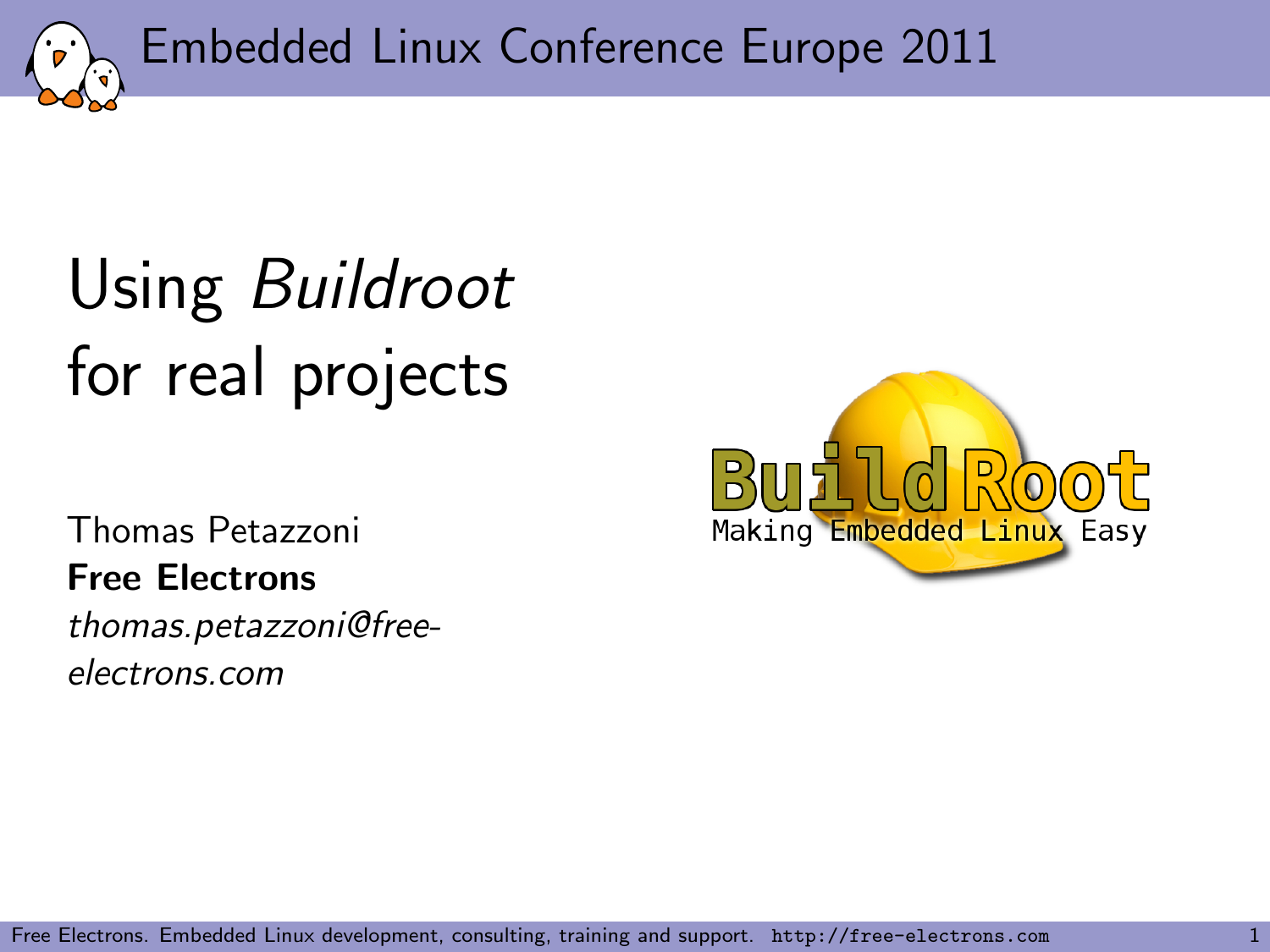

- $\triangleright$  Embedded Linux engineer and trainer at Free Electrons since 2008
	- $\blacktriangleright$  Embedded Linux development: kernel and driver development, system integration, boot time and power consumption optimization, consulting, etc.
	- $\blacktriangleright$  Embedded Linux and driver development training, with materials freely available under a Creative Commons license.
	- ▶ <http://www.free-electrons.com>
- $\triangleright$  Major contributor to Buildroot, an open-source, simple and fast embedded Linux build system
- $\blacktriangleright$  Living in Toulouse, south west of France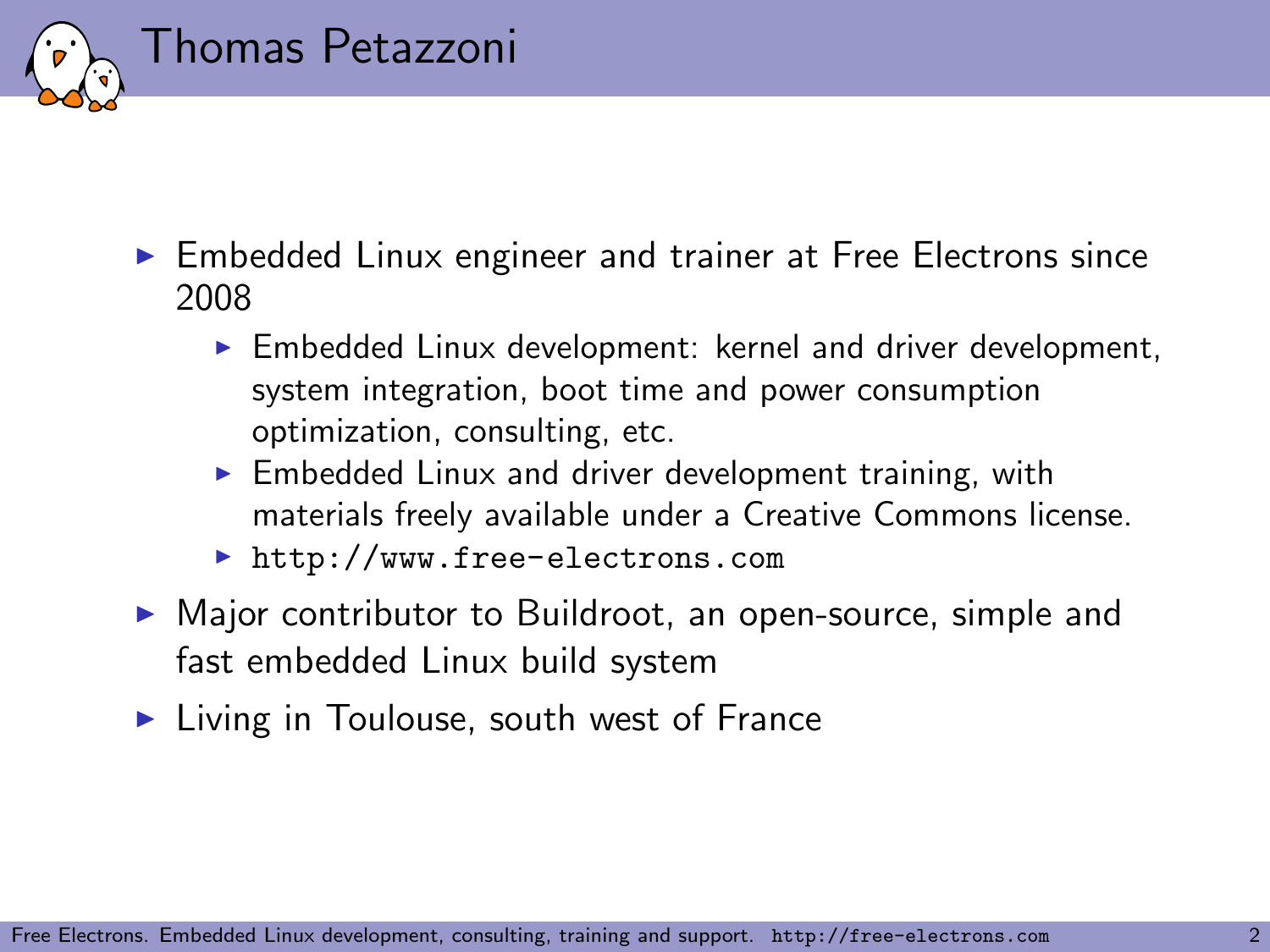

- $\triangleright$  What is Buildroot ?
- $\blacktriangleright$  How does it work ?
- $\blacktriangleright$  Example systems generated by Buildroot
- $\blacktriangleright$  Recommendations for real projects
	- $\blacktriangleright$  Toolchain recommendations
	- $\triangleright$  Project specific configuration and files
	- $\blacktriangleright$  Project specific packages
	- $\blacktriangleright$  Enabling application developers
- $\blacktriangleright$  Features in 2011.11 making things better
- $\triangleright$  Conclusion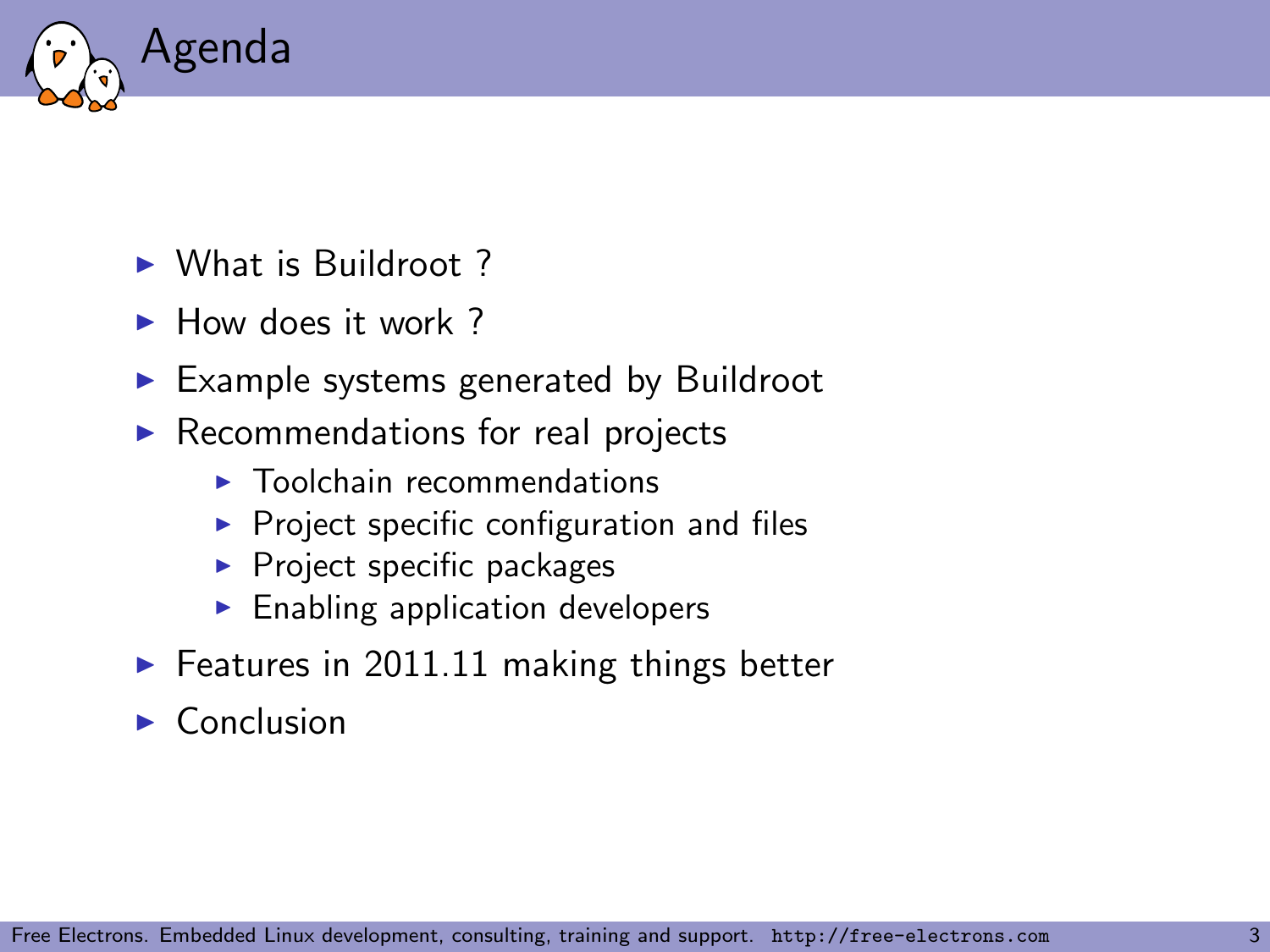

- $\triangleright$  Buildroot is an embedded Linux build system
- $\blacktriangleright$  Its goal is to build
	- $\blacktriangleright$  a cross-compiling toolchain
	- $\triangleright$  a root filesystem with multiple cross-compiled libraries and applications
	- $\triangleright$  build a kernel image and bootloader images

or any combination of these

- It has a **kconfig** configuration mechanism, identical to the one used in the kernel
- It is completely written in make, a relatively well-known language
- $\triangleright$  Builds only what's necessary. A base system, composed of Busybox, takes less than 2 minutes to be built from scratch.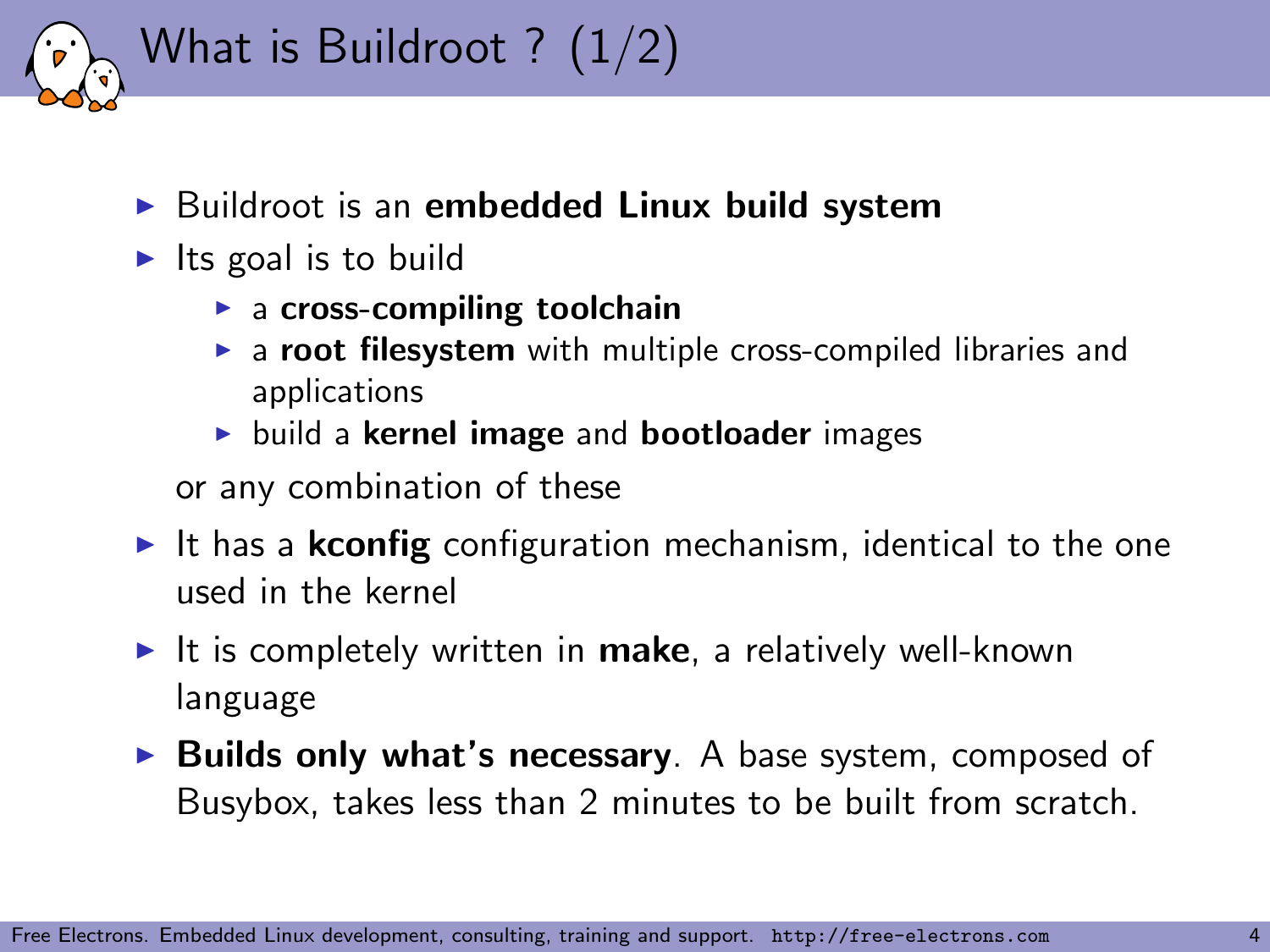

- It is designed with **simplicity** in mind
	- $\triangleright$  Standard languages used.
	- $\triangleright$  Very easy to add packages or customize the build system behaviour.
- $\blacktriangleright$  It is best-suited for small to medium-sized embedded systems
	- In the generated root filesystem, Buildroot doesn't track which source package installed what. Need to do complete rebuilds for a clean root filesystem after configuration changes.
	- $\triangleright$  Generates systems with no package management mechanism on the target (no ipkg, or apt)
- $\blacktriangleright$  700+ packages
- $\triangleright$  Stable releases published every three months
- $\blacktriangleright$  Active user/developer community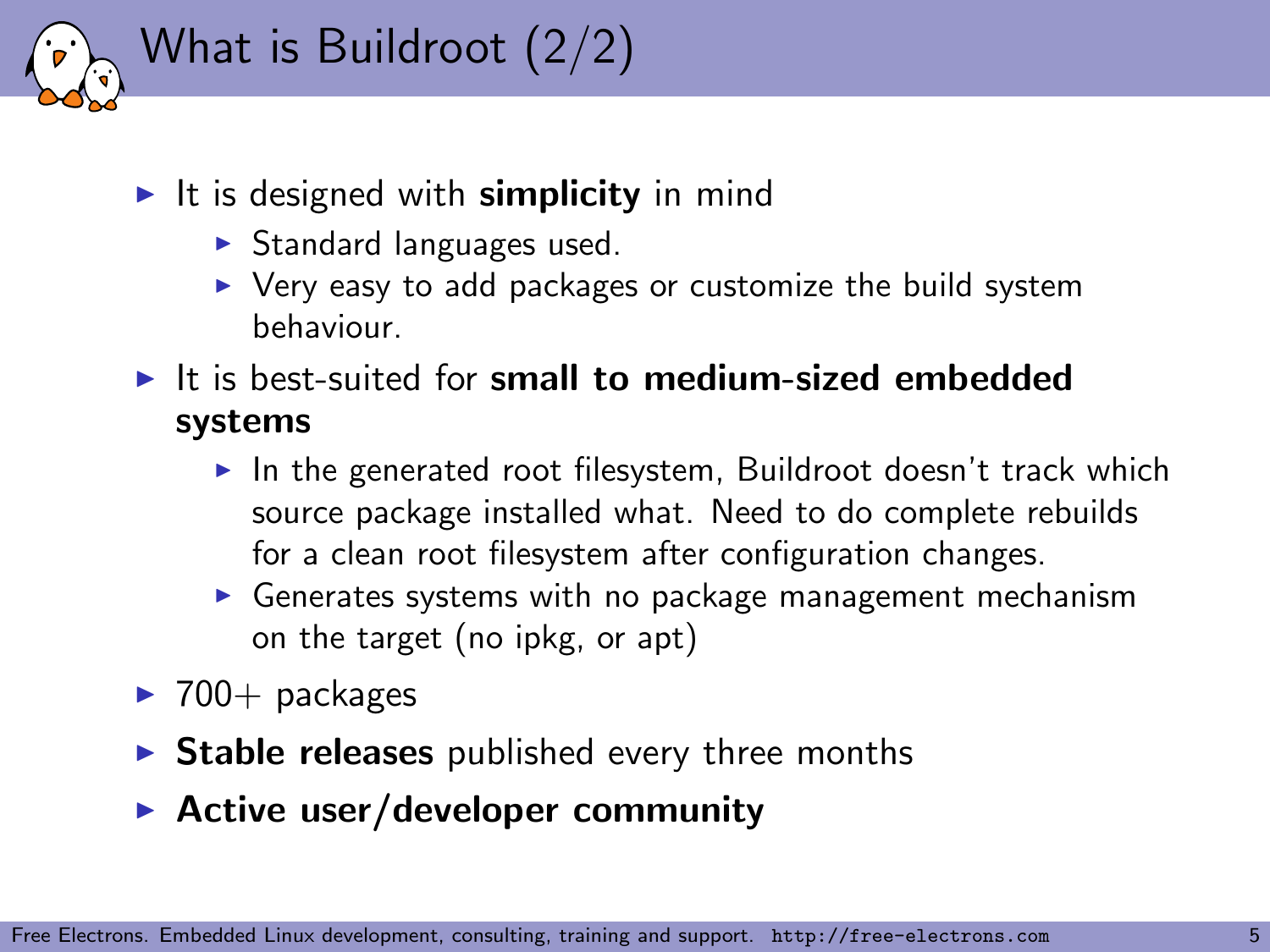Basic usage (1/2)

#### \$ make menuconfig

| /home/thomas/projets/buildroot/.config - Buildroot 2011.11-git-00242-q099241d Configuration                                                                                                                                                                                                                                                                                     |
|---------------------------------------------------------------------------------------------------------------------------------------------------------------------------------------------------------------------------------------------------------------------------------------------------------------------------------------------------------------------------------|
| Buildroot 2011.11-git-00242-g099241d Configuration<br>Arrow keys navigate the menu. <enter> selects submenus ---&gt;. Highlighted letters are<br/>hotkeys. Pressing <y> selectes a feature, while <n> will exclude a feature. Press<br/><esc><esc> to exit, <? > for Help,  for Search. Legend: [*] feature is selected [ ]<br/>feature is excluded</esc></esc></n></y></enter> |
| Target Architecture (arm) ---><br>Target Architecture Variant (arm926t) ---><br>Target ABI (EABI) ---><br>Build options ---><br>Toolchain ---><br>System configuration ---><br>Package Selection for the target ---><br>Filesystem images ---><br>Bootloaders ---><br>$Kernel \t---$<br>Load an Alternate Configuration File<br>Save an Alternate Configuration File            |
| $\le$ Exit > $\le$ Help ><br><select></select>                                                                                                                                                                                                                                                                                                                                  |
|                                                                                                                                                                                                                                                                                                                                                                                 |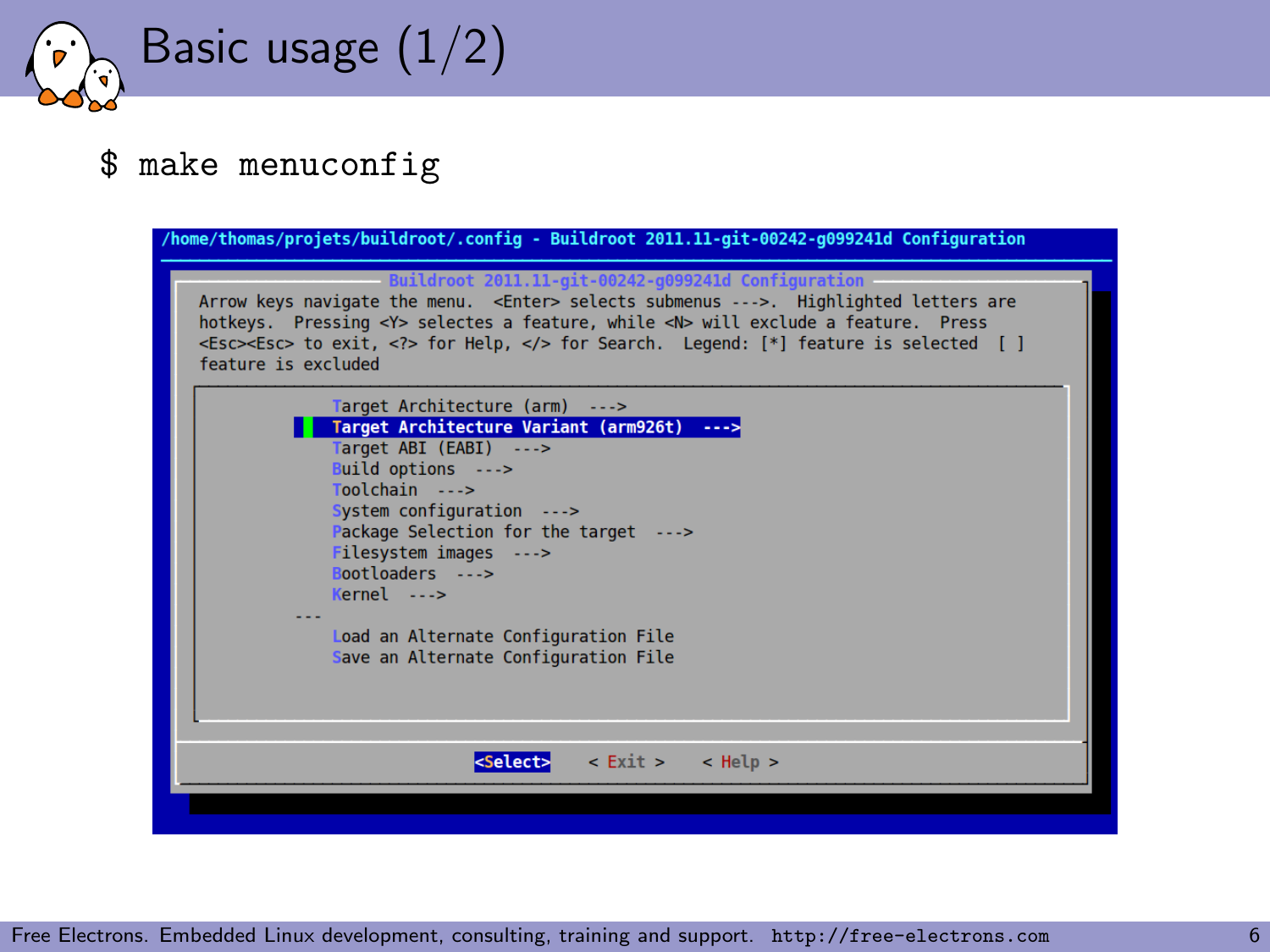Basic usage (2/2)

```
$ make
...
...
...
$ ls output/images/
dataflash_at91sam9m10g45ek.bin rootfs.tar
rootfs.ubi rootfs.ubifs
u-boot.bin u-boot-env.bin
uImage
```
Ready to use !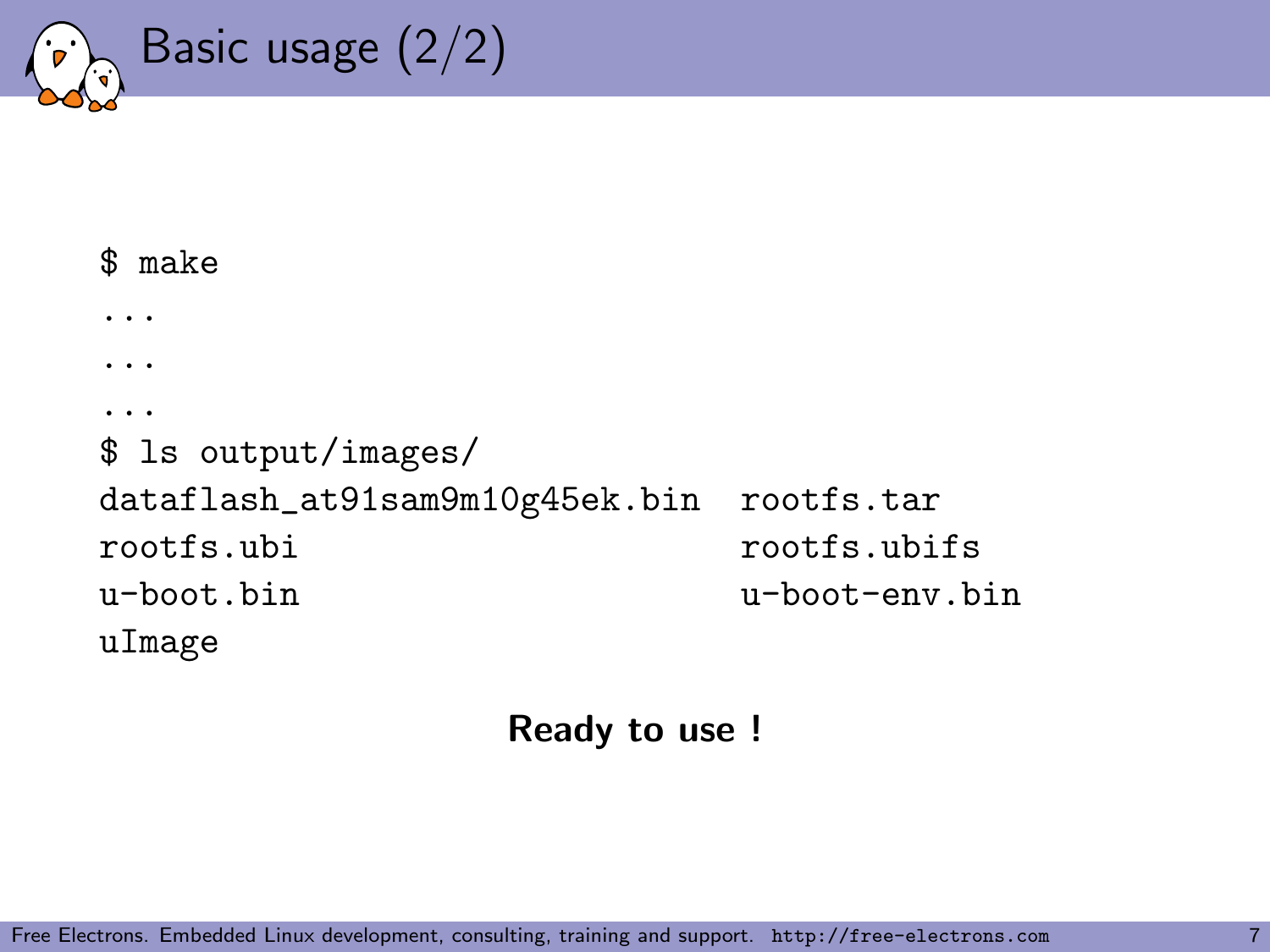

- $\triangleright$  Configuration options defined in Config. in files, and stored in a .config file
- $\triangleright$  Buildroot starts with the toolchain: either it generates it, or imports an existing toolchain, or uses crosstool-NG to generate one
- It creates a basic root filesystem from a skeleton (just a few configuration files)
- $\triangleright$  Once the toolchain is ready, Buildroot goes through the list of selected packages. It simply fetches, configures, builds and installs all packages, respecting their dependencies.
- It builds the kernel image and/or bootloader images, if requested
- It creates one or more root filesystem images, using fakeroot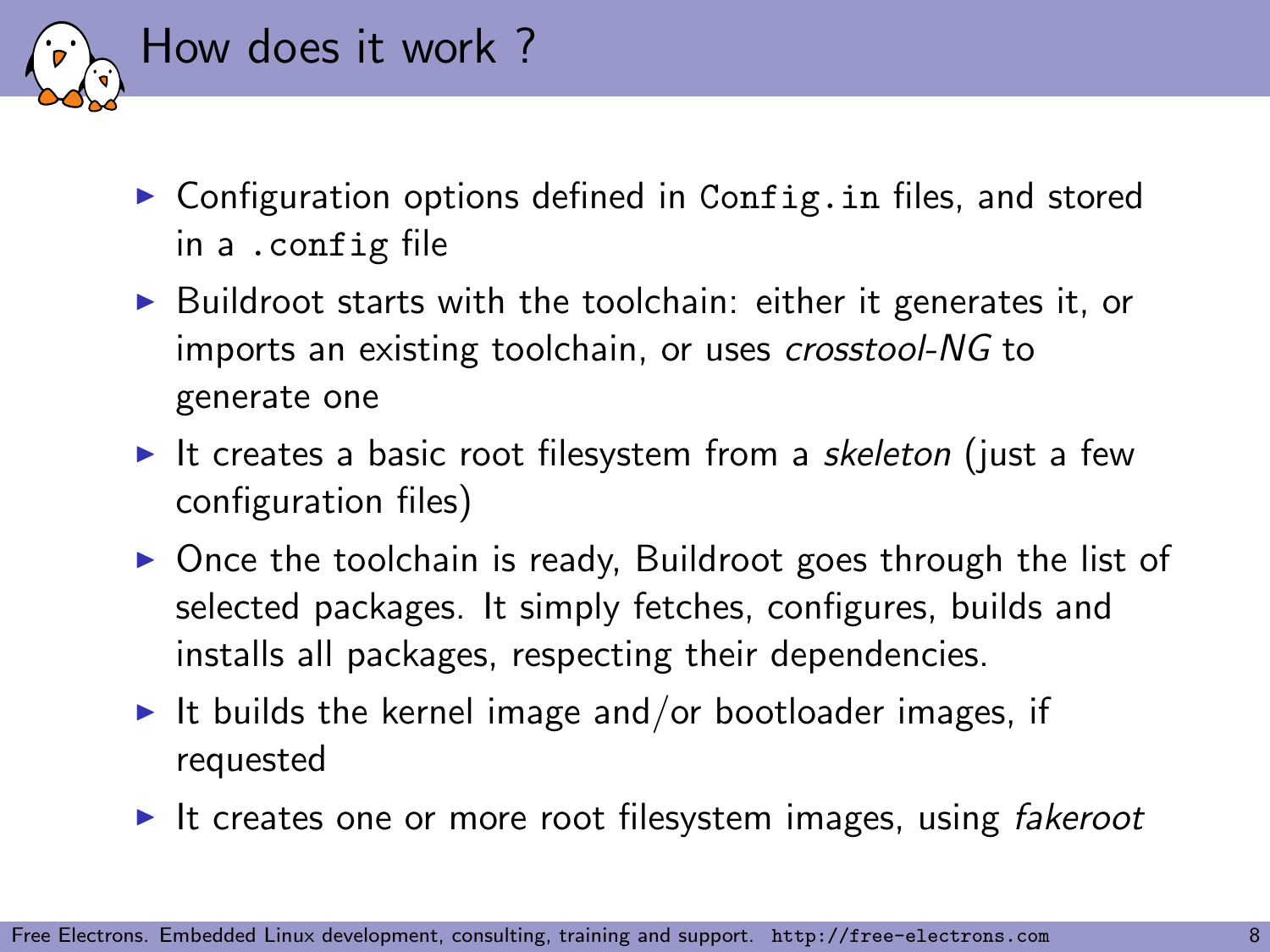

In the output directory (output by default, but out-of-tree build with  $0=$  is supported):

- $\triangleright$  build/, a directory with one sub-directory per component built. The directory contains the source of that component, and this is where it is built.
- $\triangleright$  host/, a directory that contains the utilities built for the host machine, including the toolchain
	- ▶ A subdirectory, host/usr/<tuple>/sysroot/ contains the toolchain sysroot, with all libraries and headers needed to build applications for the target.
- $\triangleright$  staging/, an historic symbolic link to host/usr/<tuple>/sysroot
- $\triangleright$  images/, where final images are stored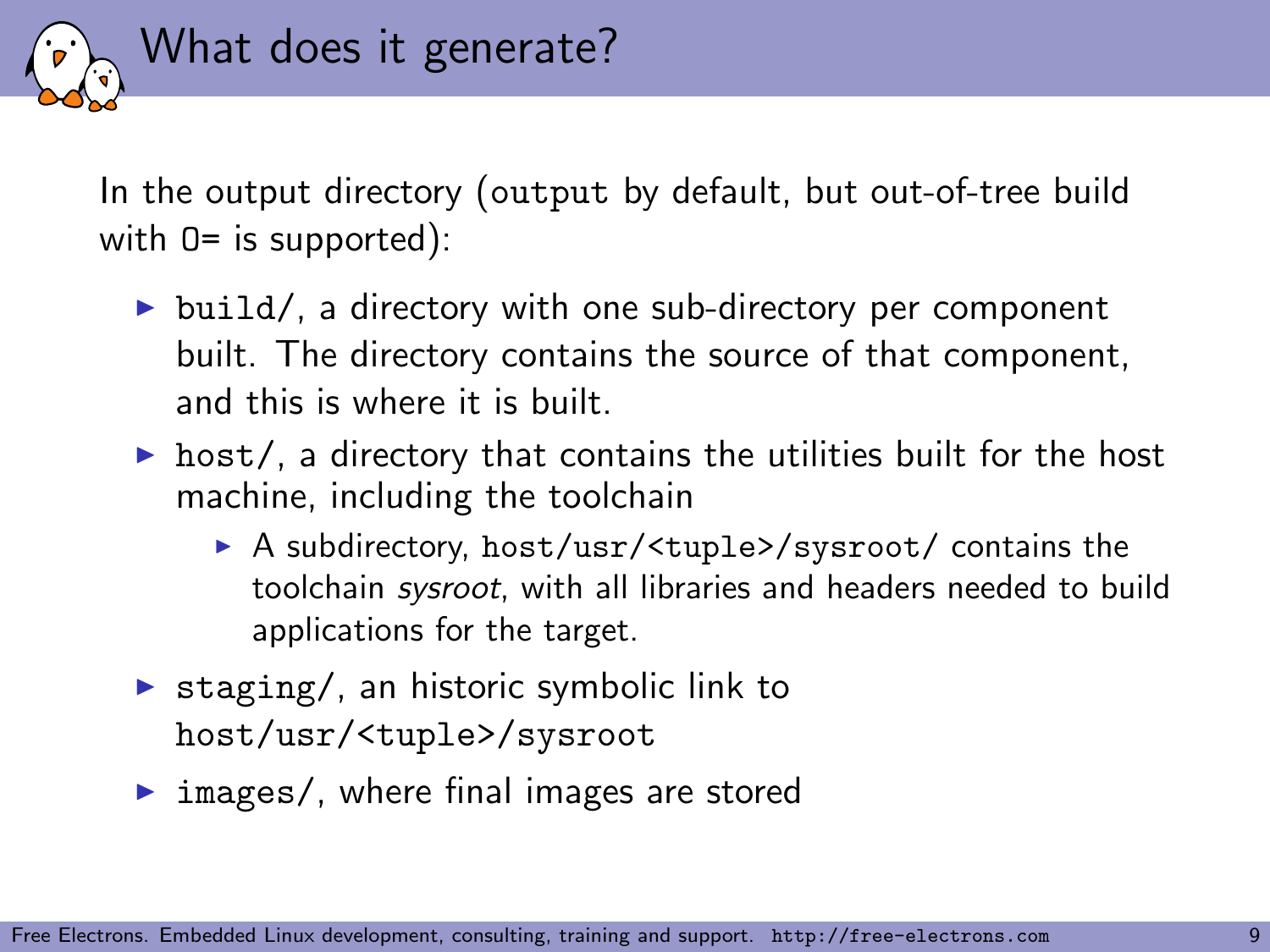Example 1: Multi-function device

- $\blacktriangleright$  The device is an ARM AT91-based platform with GPS, RFID readers, GSM modem, Ethernet and USB.
- $\blacktriangleright$  The Buildroot configuration:
	- $\triangleright$  CodeSourcery ARM glibc toolchain
	- $\blacktriangleright$  Linux kernel
	- $\triangleright$  Busybox for the basic system
	- $\triangleright$  Dropbear for SSH access (debugging)
	- $\triangleright$  Qt with only QtCore, QtNetwork and QtXml, no GUI
	- ▶ *OExtSerialPort*
	- $\triangleright$  zlib, libxml2, logrotate, pppd, strace, a special RFID library, popt library
	- $\blacktriangleright$  The Qt application
	- $\blacktriangleright$  JFFS2 root filesystem
- $\triangleright$  Filesystem size: 11 MB. Could be reduced by using *uClibc*.
- $\blacktriangleright$  TODO: time to build from scratch.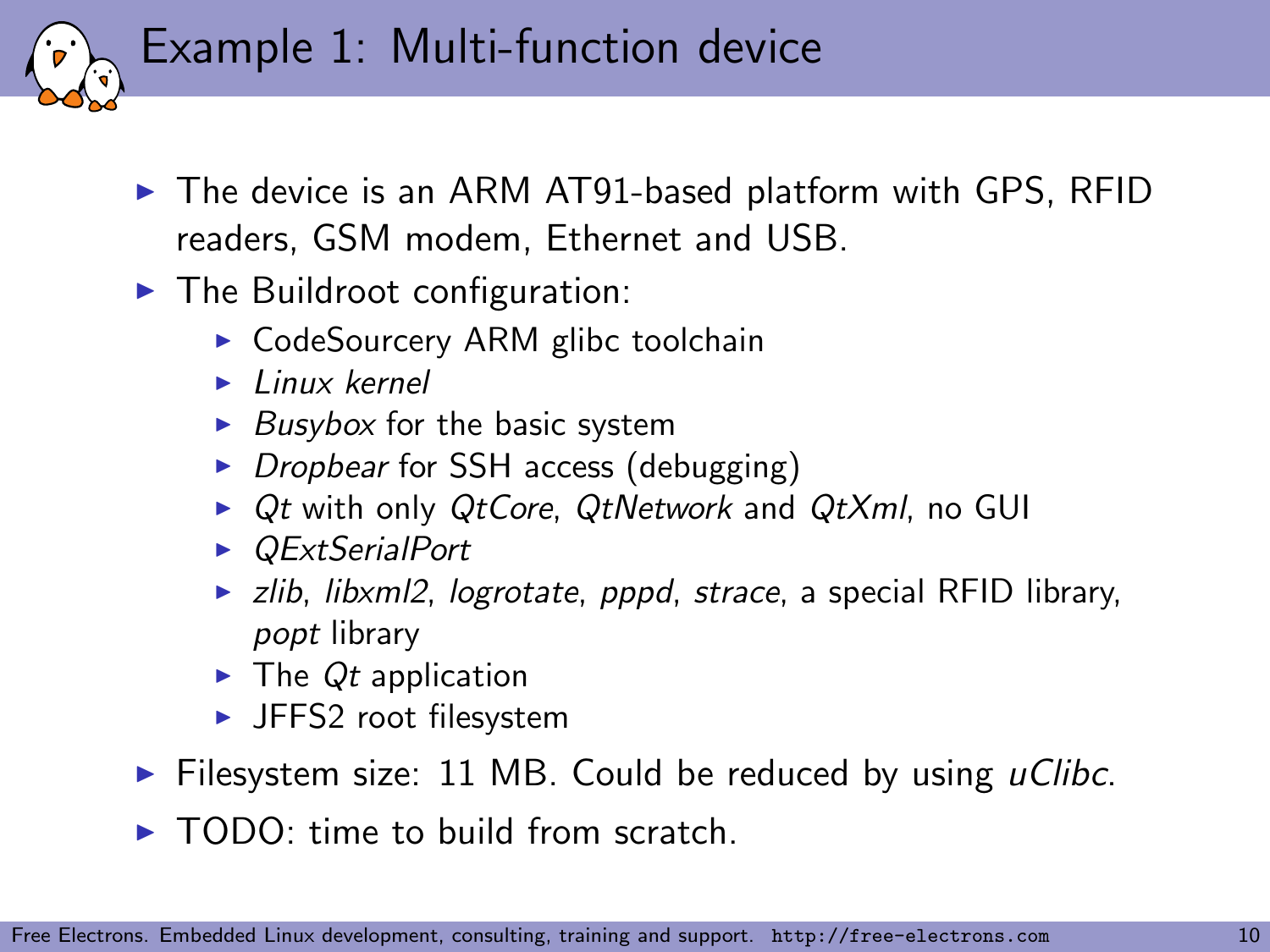Example 2: vehicle navigation system

- $\triangleright$  An x86-based system, with an OpenGL application for vehicle navigation system.
	- External glibc toolchain generated with crosstool-NG
	- $\blacktriangleright$  The Grub bootloader
	- $\blacktriangleright$  Linux kernel, of course
	- $\blacktriangleright$  Busybox
	- A part of the X.org stack (the server, a few drivers, and some client libraries), including libdrm, Mesa
	- $\triangleright$  The fglrx ATI proprietary OpenGL driver
	- ▶ ALSA utils, ALSA library, V4L library, Flashrom, LM Sensors, Lua, Dropbear, Ethtool
	- $\triangleright$  The OpenGL application and its data
- Filesystem size: 95 MB, with 10 MB of application (binary  $+$ data) and 45 MB $(!)$  of fglrx driver.
- $\triangleright$  TODO: time to build from scratch.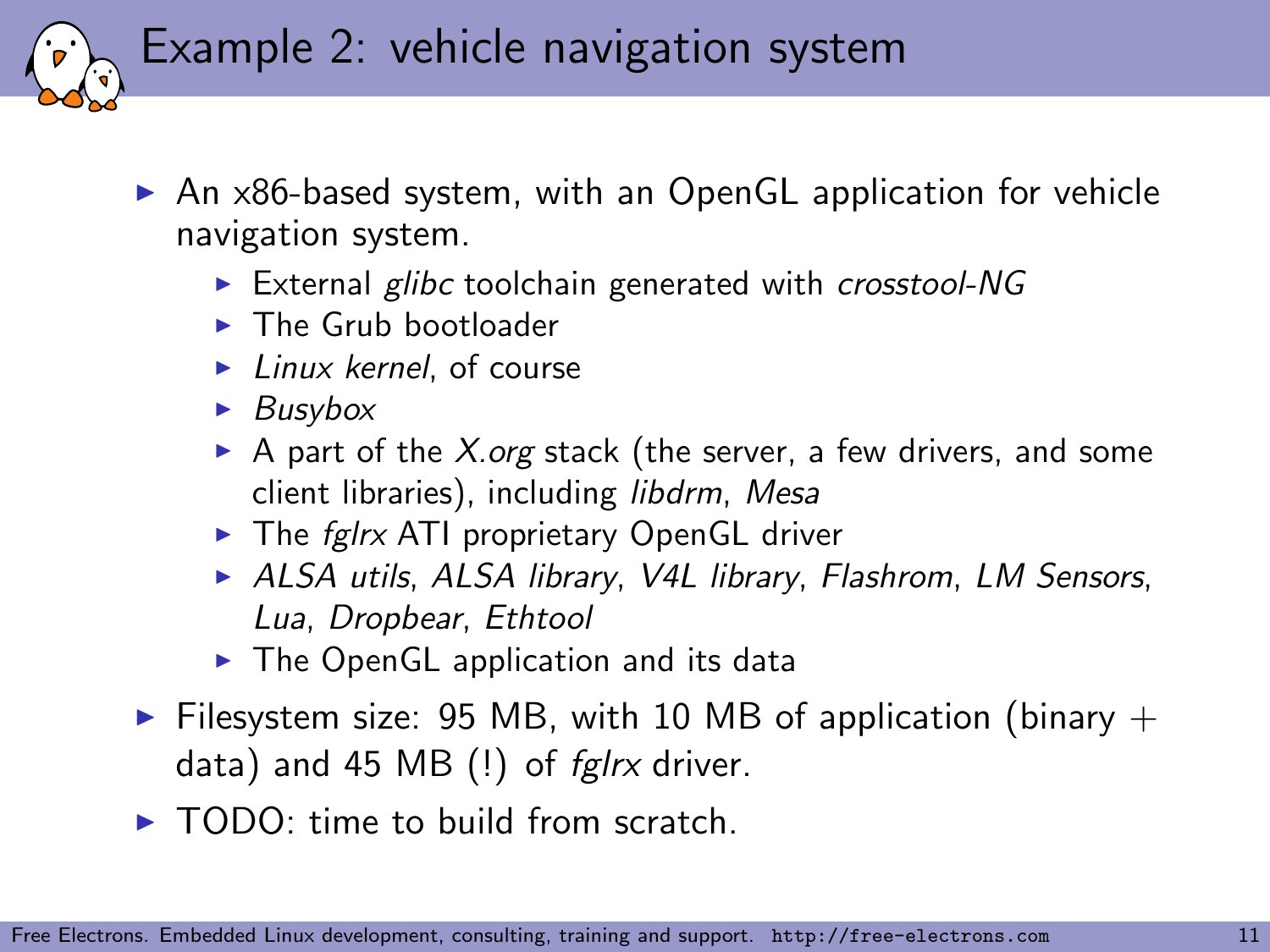

Three choices:

- $\triangleright$  Buildroot builds a toolchain. This is limited to uClibc based toolchains, and the toolchain is rebuilt completely at every Buildroot complete rebuild.
- $\triangleright$  Buildroot uses crosstool-NG as a backend to generate the toolchain. More choice available (glibc, eglibc, uClibc supported, more gcc versions, etc.). However, requires toolchain rebuild at every complete Buildroot rebuild.
- $\triangleright$  Buildroot can import external toolchains. This is definitely the mechanism I recommend.
	- ▶ Allows to re-use *CodeSourcery* toolchains, or custom toolchains built with crosstool-NG or Buildroot
	- $\blacktriangleright$  Importing the toolchain into Buildroot takes just a few seconds, which saves the toolchain build time at every Buildroot rebuild
	- $\triangleright$  The toolchain rarely needs to be changed compared to the root filesystem, so this mechanism makes sense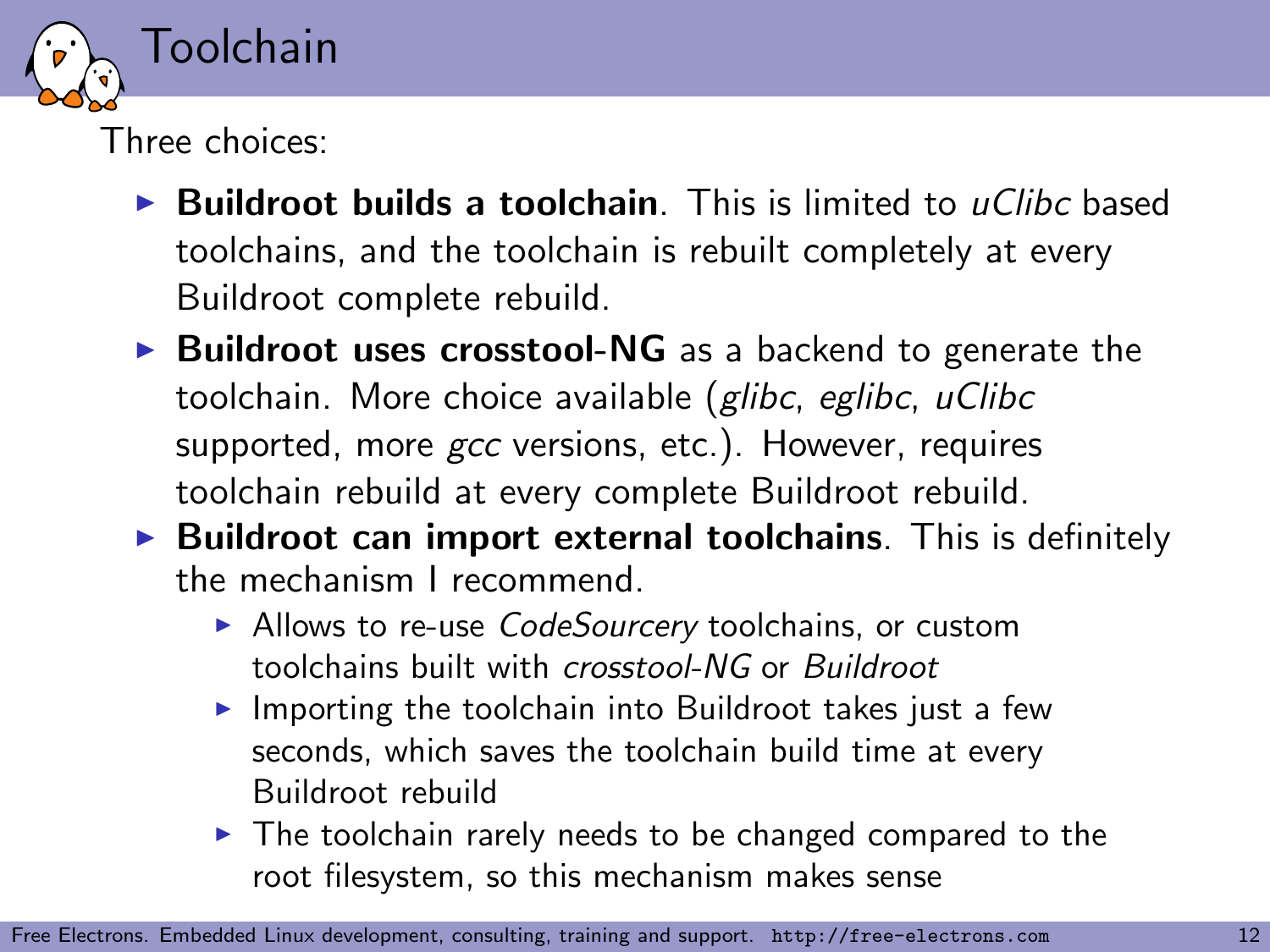External toolchains: toolchain profile

Buildroot contains presets for well-known binary toolchains such as the CodeSourcery ones, for which Buildroot knows the properties (C library used, etc.) and the download location.

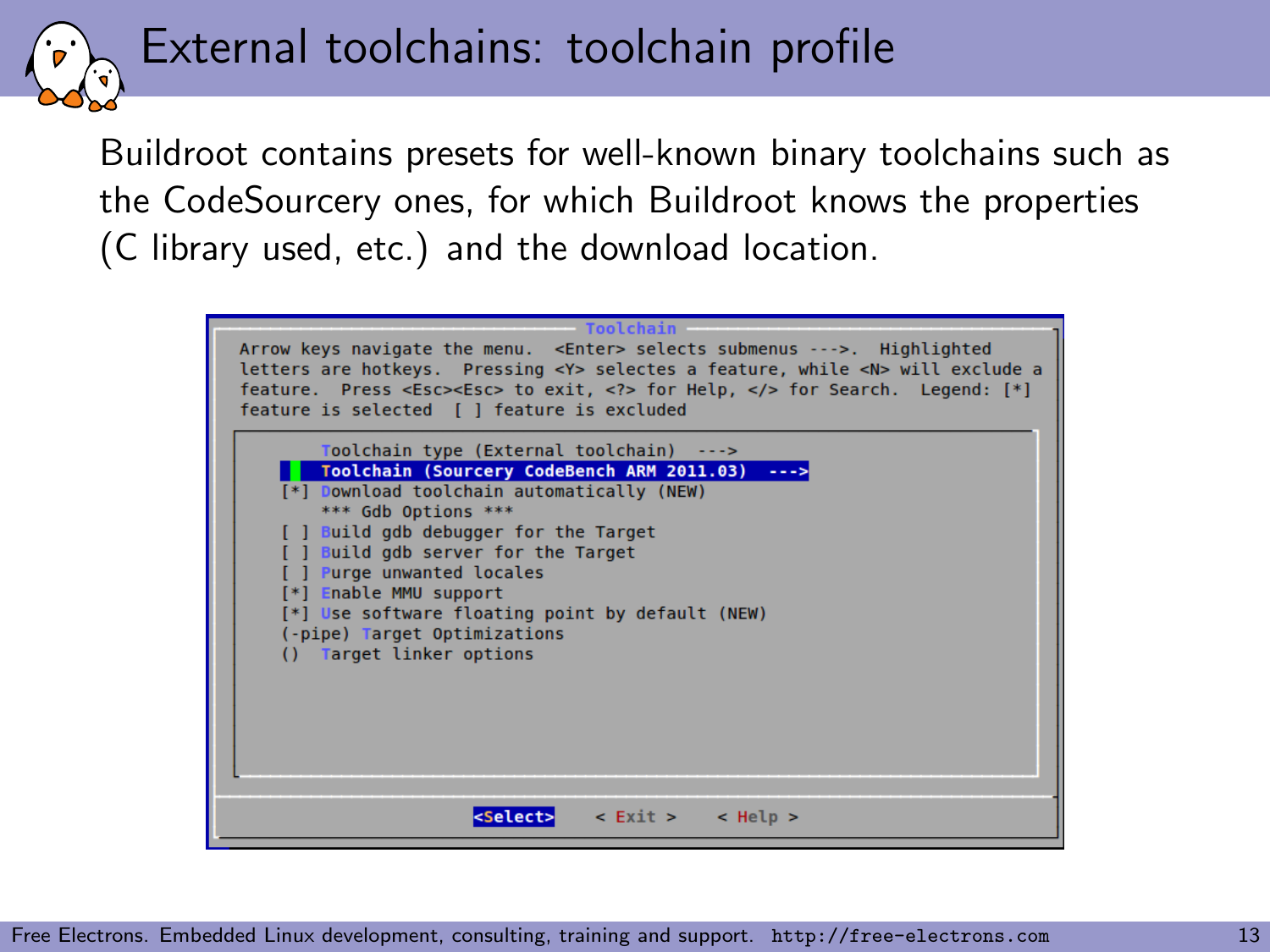External toolchains: custom toolchain

Buildroot can also use custom, locally installed, toolchains, in which case one must tell Buildroot a few details about the toolchain (C library being used, location, prefix, etc.)

| Toolchain                                                                                                                                                                      |
|--------------------------------------------------------------------------------------------------------------------------------------------------------------------------------|
| Arrow keys navigate the menu. <enter> selects submenus ---&gt;. Highlighted<br/>letters are hotkeys. Pressing <y> selectes a feature, while <n> will exclude a</n></y></enter> |
| feature. Press <esc><esc> to exit, <? > for Help,  for Search. Legend: [*]</esc></esc>                                                                                         |
| feature is selected [ ] feature is excluded                                                                                                                                    |
|                                                                                                                                                                                |
| Toolchain type (External toolchain) --->                                                                                                                                       |
| Toolchain (Custom toolchain) --->                                                                                                                                              |
| (/home/thomas/blabla/) Toolchain path                                                                                                                                          |
| (1686-unknown-linux-gnu) Toolchain prefix                                                                                                                                      |
| External toolchain C library (uClibc) --->                                                                                                                                     |
| [ ] Toolchain has large file support? (NEW)                                                                                                                                    |
| [ ] Toolchain has IPv6 support? (NEW)                                                                                                                                          |
| [ ] Toolchain has RPC support? (NEW)                                                                                                                                           |
| [ ] Toolchain has WCHAR support? (NEW)                                                                                                                                         |
| Toolchain has locale support? (NEW)                                                                                                                                            |
| [*] Toolchain has threads support? (NEW)                                                                                                                                       |
| [*] Toolchain has C++ support?                                                                                                                                                 |
| Extra toolchain libraries to be copied to target<br>$\Omega$                                                                                                                   |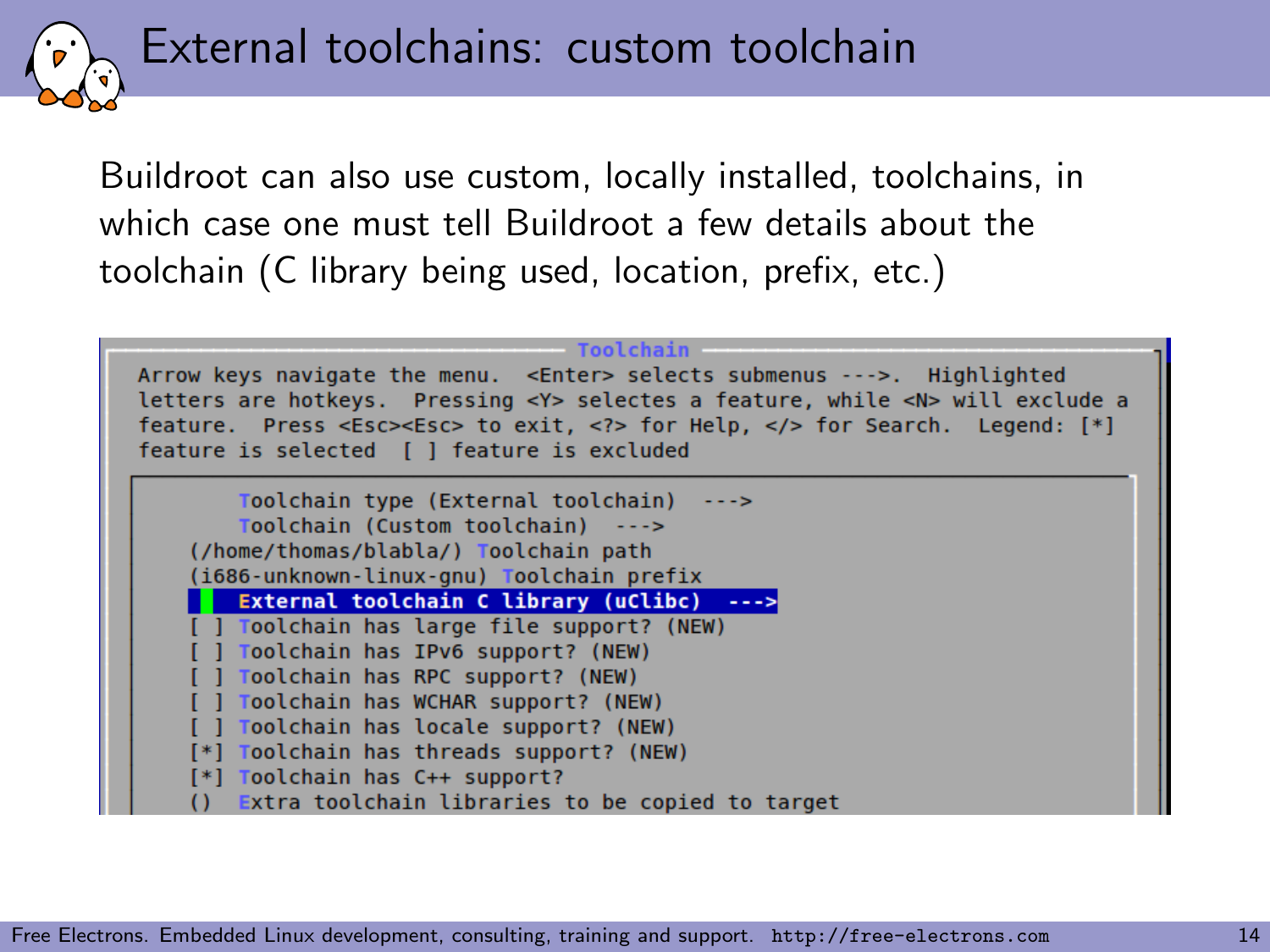

- $\blacktriangleright$  You can either:
	- $\triangleright$  Use an existing pre-built toolchain, available publicly from the Web
	- $\triangleright$  Generate a custom toolchain, and store it pre-built next to the Buildroot directory on the local filesystem, or in some internal FTP/HTTP server
- $\triangleright$  And then point your Buildroot configuration to this toolchain:
	- $\triangleright$  As a *custom* toolchain
	- $\triangleright$  Or by adding a new *profile* so that the toolchain gets downloaded automatically and all its configuration is already known to Buildroot
- $\blacktriangleright$  This way, users of the Buildroot environment don't have to worry about the toolchain and don't have to wait for it to build.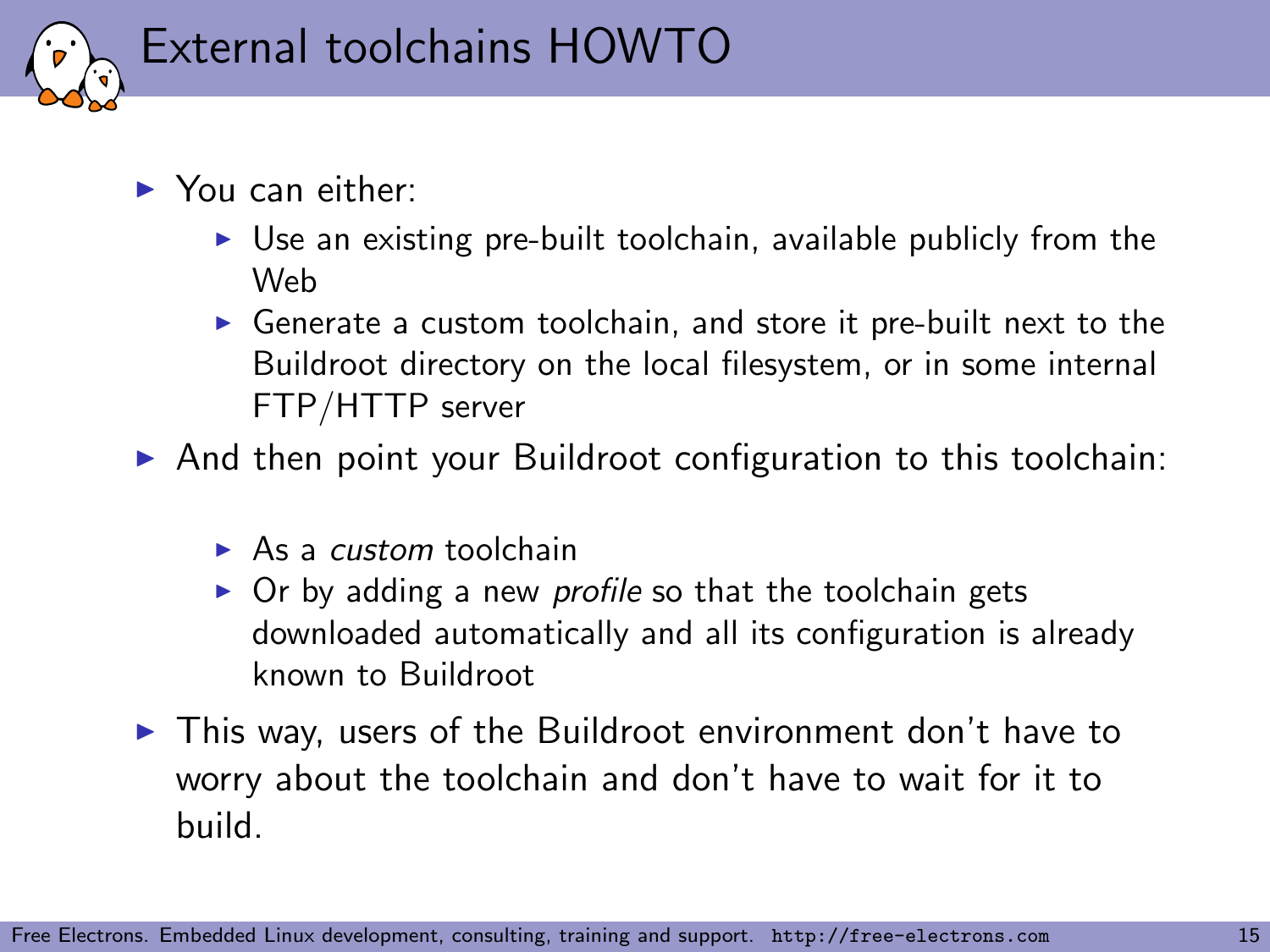

For each project, the recommendation is to create a directory

```
board/<company>/<project>/
```
which will be used to store:

- $\blacktriangleright$  Configuration files
- $\blacktriangleright$  Root filesystem additions
- $\blacktriangleright$  Project-specific kernel/bootloader patches
- $\blacktriangleright$  All other project specific files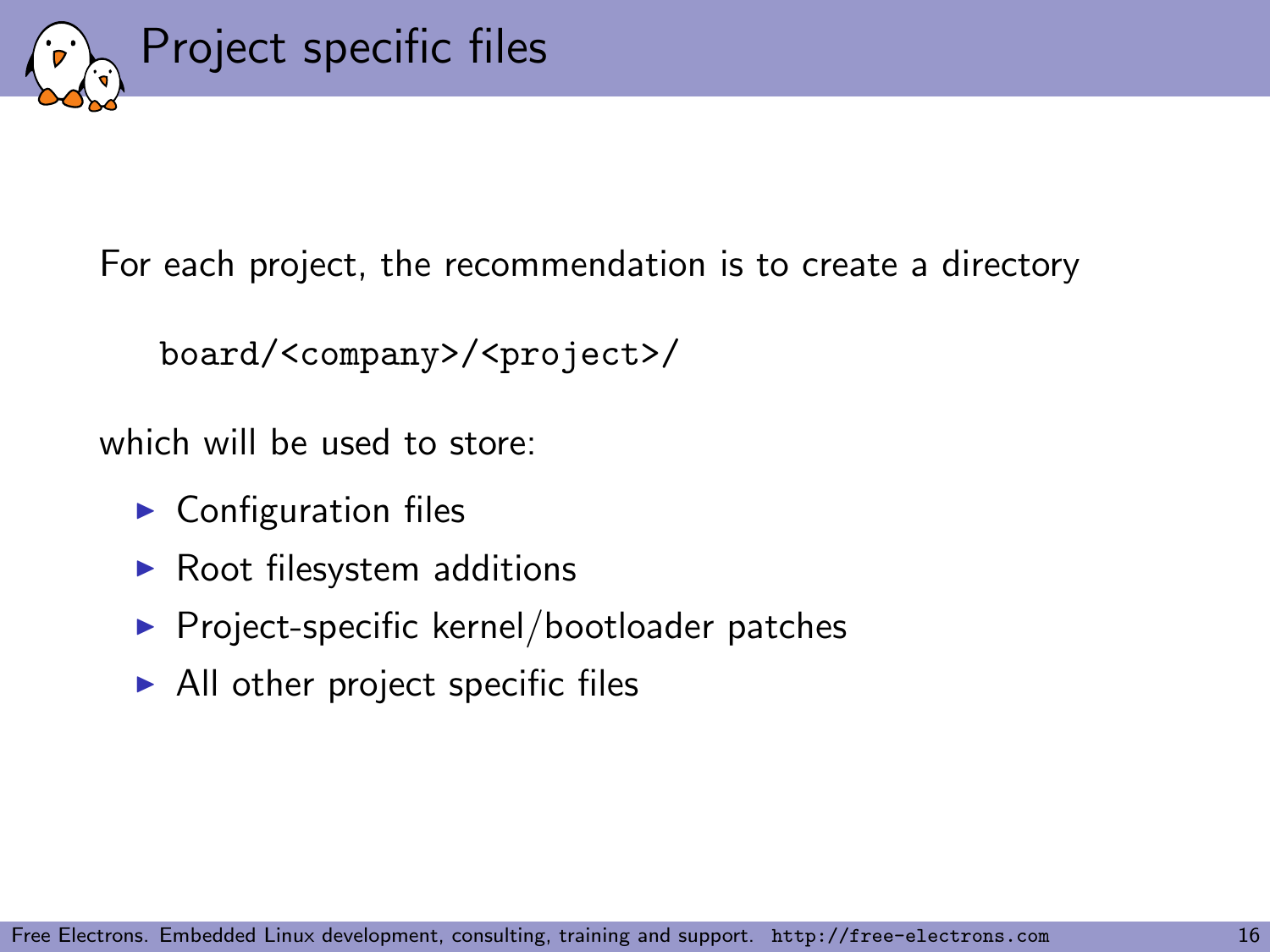

- $\triangleright$  The kernel and bootloaders often require modifications for a particular hardware platform.
- $\triangleright$  My typical workflow is the following :
	- $\blacktriangleright$  Have a branch in a kernel Git tree in which I commit the necessary changes
	- $\triangleright$  Generate patches with git format-patch
	- $\blacktriangleright$  Import them into Buildroot in the board/<company>/<project>/linux-patches/ directory
	- $\triangleright$  Configure Buildroot so that it applies the patches before building the kernel (option BR2 LINUX KERNEL PATCH)
- $\triangleright$  The advantage is that the Buildroot environment is easy to use for others (no external dependency on a kernel Git tree)
- $\triangleright$  Drawback is that Buildroot does not directly use your kernel Git tree. This has been improved recently, covered later.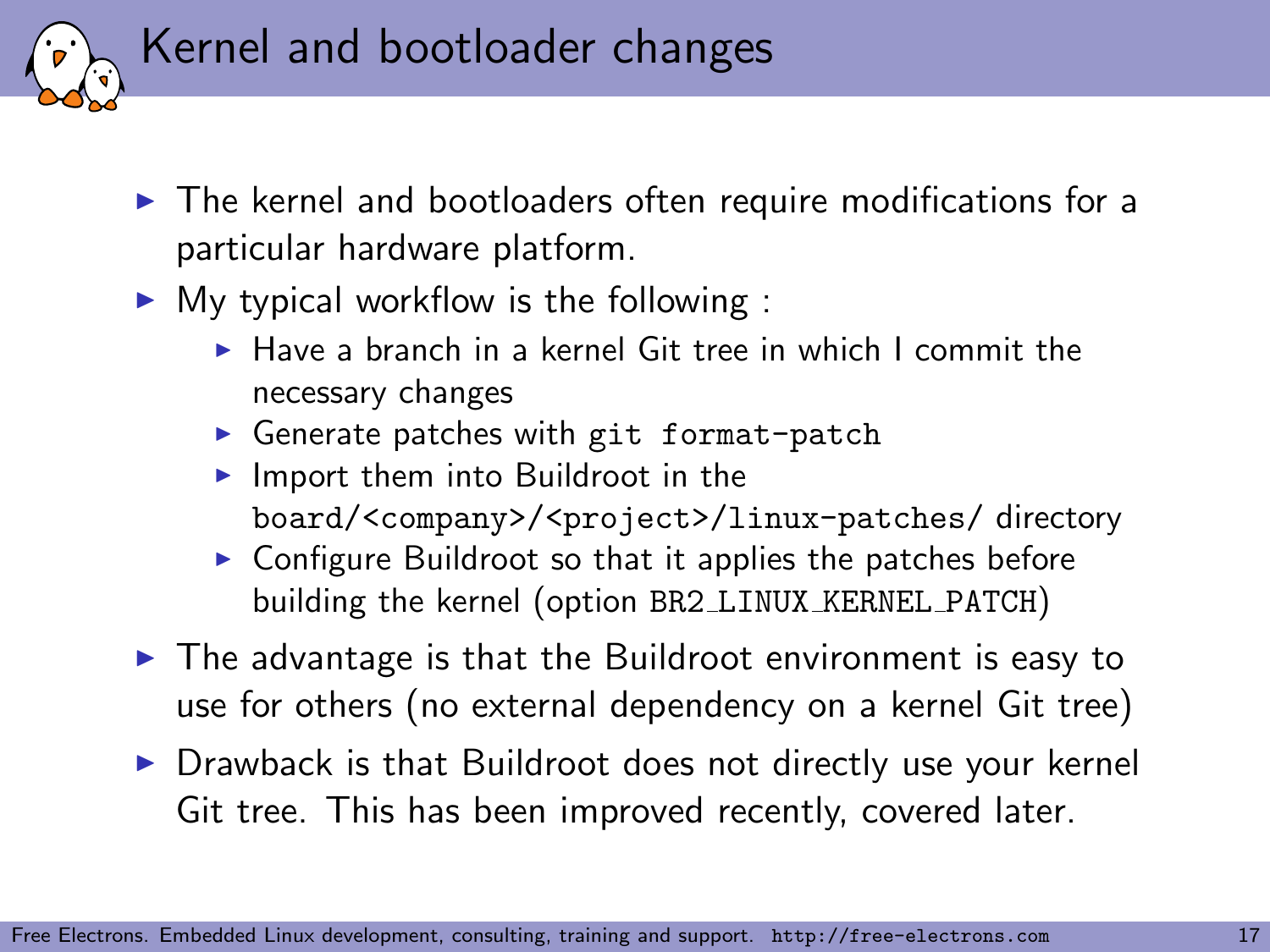Kernel and bootloaders example  $(1/2)$ 

```
$ ls board/<company>/<project>/
linux-2.6.39.config samba-script.tcl
linux-2.6.39-patches/ u-boot-1.3.4-patches/
at91bootstrap-1.16-patches/
```
\$ ls board/<company>/<project>/linux-2.6.39-patches/ linux-0001-foobar.patch linux-0002-barfoo.patch

\$ ls board/<company>/<project>/u-boot-1.3.4-patches/ u-boot-0001-barfoo.patch u-boot-0002-foobar.patch

\$ ls board/<company>/<project>/at91bootstrap-1.16-patches/ at91bootstrap-0001-bleh.patch at91bootstrap-0002-blah.patch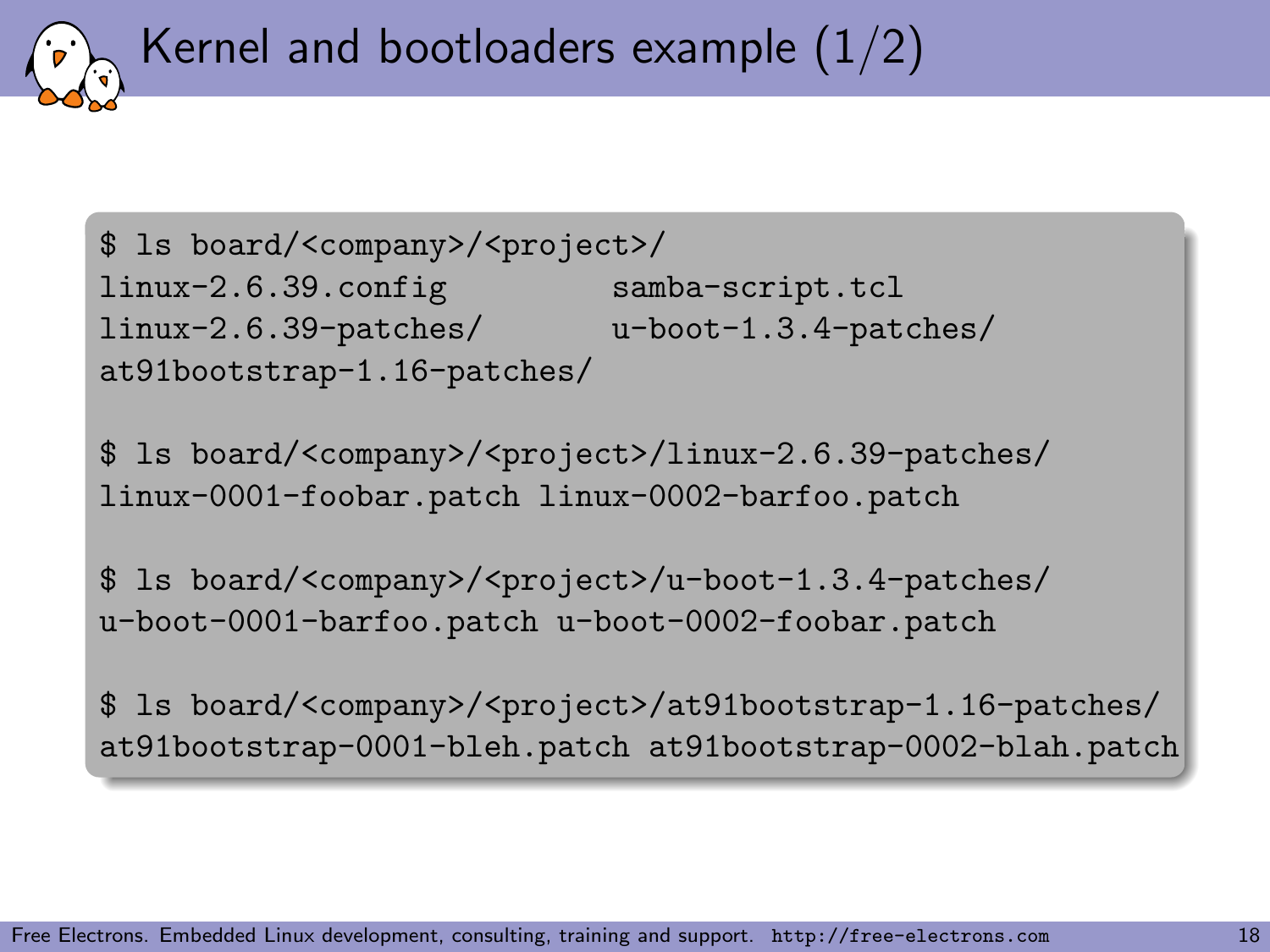## Kernel and bootloaders example (2/2)

```
BR2_TARGET_UBOOT=y
BR2_TARGET_UBOOT_BOARDNAME="company_project"
BR2_TARGET_UBOOT_1_3_4=y
BR2_TARGET_UBOOT_CUSTOM_PATCH_DIR=
  "board/company/project/u-boot-1.3.4-patches/"
# BR2_TARGET_UBOOT_NETWORK is not set
BR2_TARGET_AT91BOOTSTRAP=y
BR2_TARGET_AT91BOOTSTRAP_BOARD="at91sam9m10g45ek"
BR2_TARGET_AT91BOOTSTRAP_CUSTOM_PATCH_DIR=
  "board/company/project/at91bootstrap-1.16-patches/"
BR2_LINUX_KERNEL=y
BR2_LINUX_KERNEL_CUSTOM_VERSION=y
BR2_LINUX_KERNEL_CUSTOM_VERSION_VALUE="2.6.39"
BR2_LINUX_KERNEL_PATCH=
  "board/company/project/linux-2.6.39-patches/"
BR2_LINUX_KERNEL_USE_CUSTOM_CONFIG=y
BR2_LINUX_KERNEL_CUSTOM_CONFIG_FILE=
  "board/company/project/linux-2.6.39.config"
```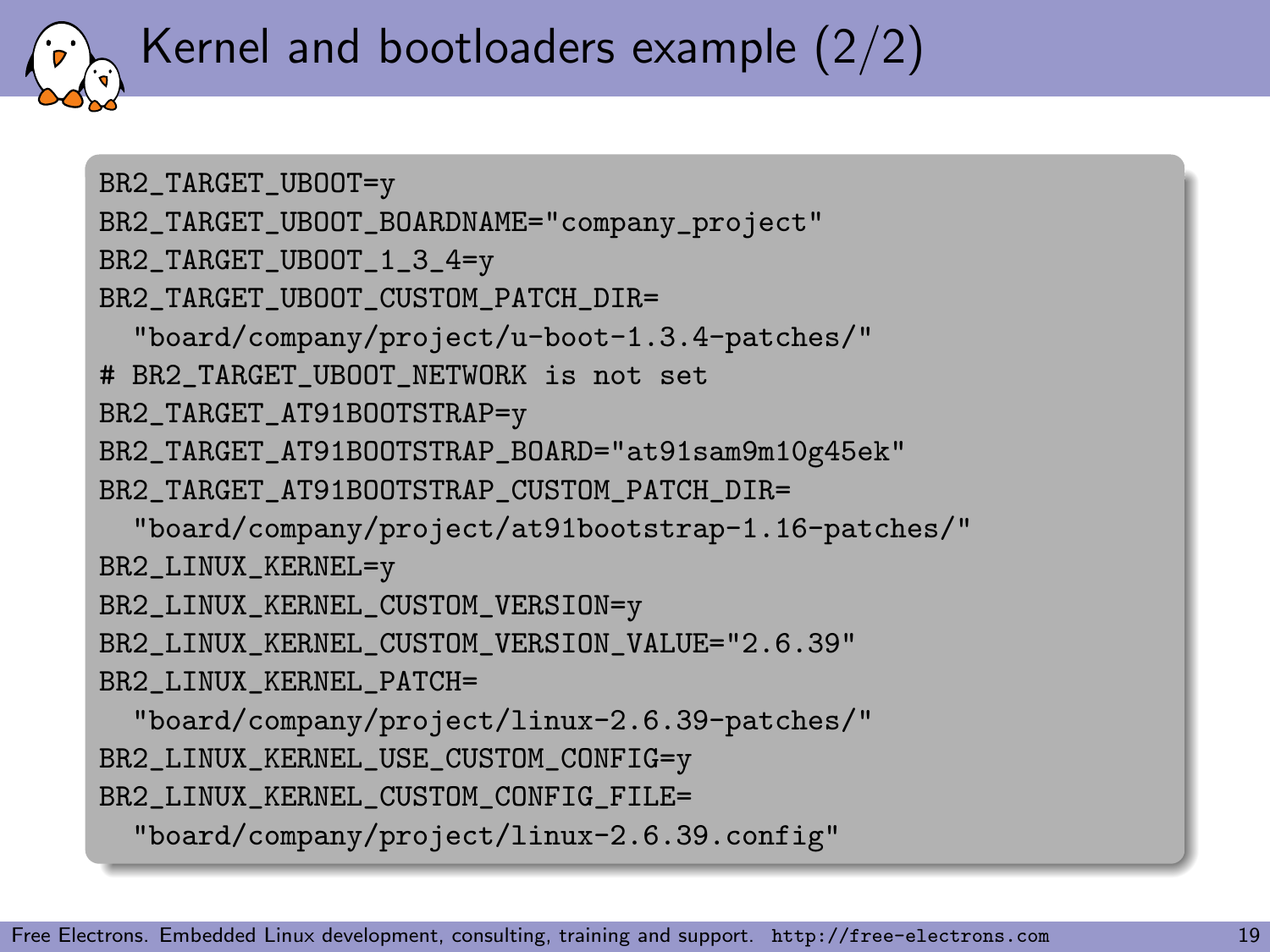Root filesystem customization  $(1/3)$ 

The Buildroot process to create the root filesystem is:

- $\triangleright$  Copy a skeleton to the output/target directory. The default one is in fs/skeleton, but a different one can be used.
- $\triangleright$  Copy base libraries (C libraries and al.) from the toolchain sysroot into the target root filesystem
- $\blacktriangleright$  Install all packages
- $\triangleright$  Execute a configuration-specified post build script
- $\triangleright$  Generate the filesystem images in the selected formats (jffs2, ubifs, etc.)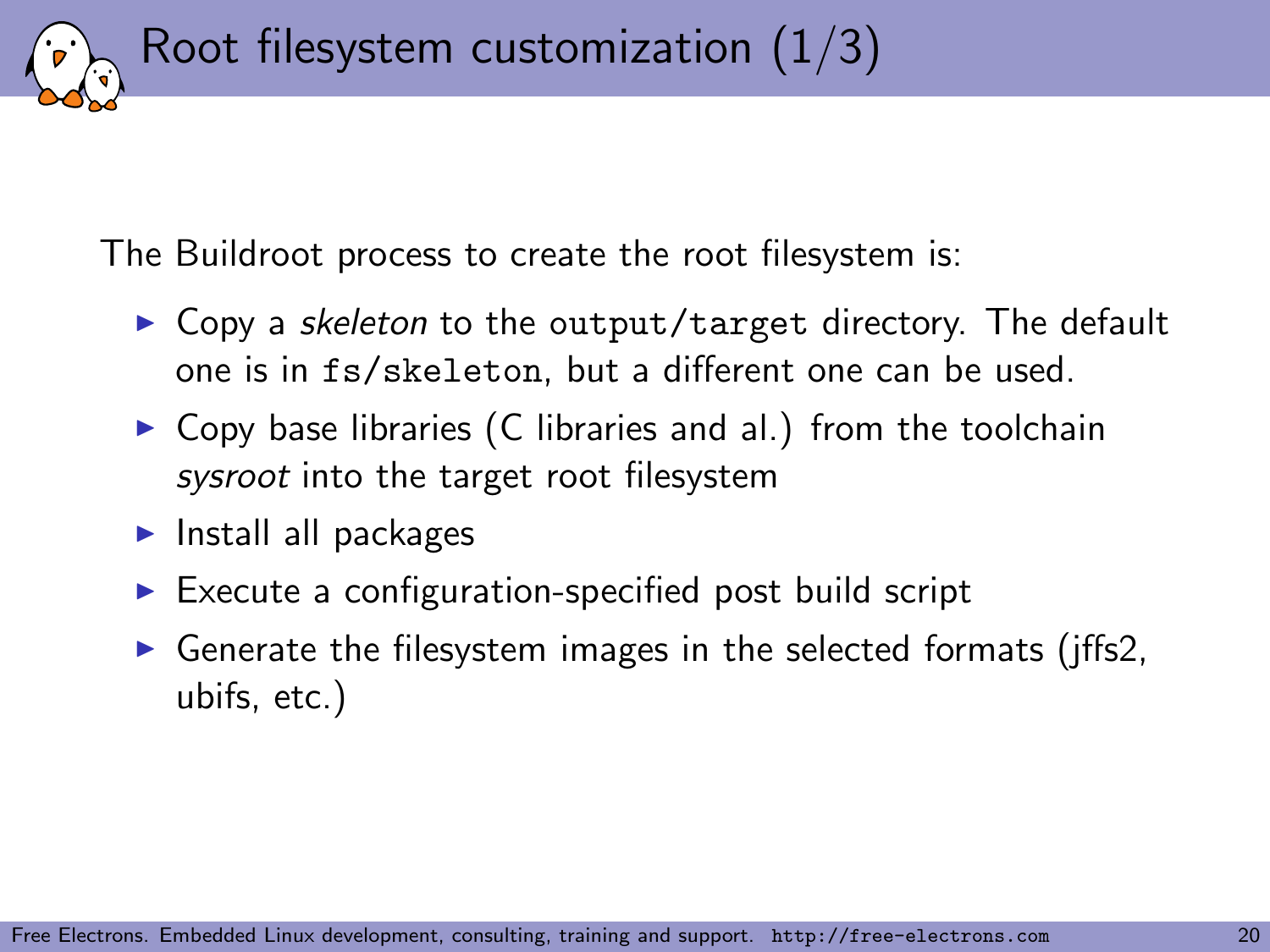Depending on which modifications are necessary, you might need to:

Root filesystem customization (2/3)

- $\triangleright$  Use a different filesystem skeleton if the default skeleton is really not appropriate. If only tiny modifications are needed, do them in the post build script. I don't recommend this solution as it consists in duplicating the default skeleton, which would prevent from taking advantage of future improvements of the default skeleton.
- $\triangleright$  Create packages to install applications, data files, etc. The skeleton is really only for basic config files.
- $\triangleright$  Create a post build script that adjusts the root filesystem as needed.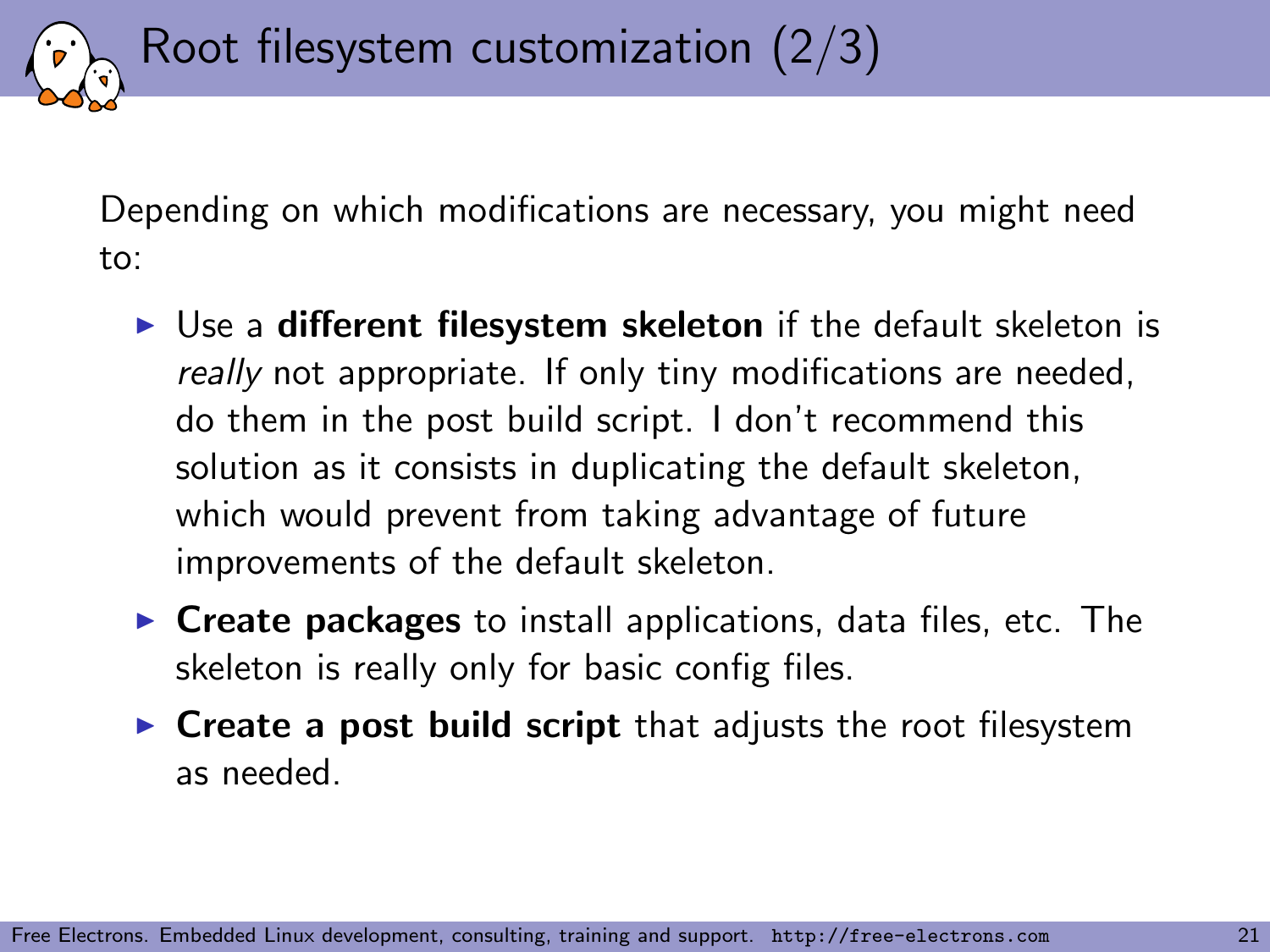Root filesystem customization (3/3)

- $\triangleright$  Create a post-build script in board/<company>/<project>/post-build.sh and tell Buildroot to run it with the BR2 ROOTFS POST BUILD SCRIPT.
- $\triangleright$  This script is executed from the Buildroot main directory and receives the target filesystem directory as argument.
- $\blacktriangleright$  Typically, my script does:
	- ▶ Tune the /etc/inittab, /etc/fstab or /etc/securetty files
	- $\triangleright$  Copy the contents of board/<company>/<project>/rootfs-additions/ into the target root filesystem.

In this directory, I put additional init scripts, configuration files for network services, or override existing files.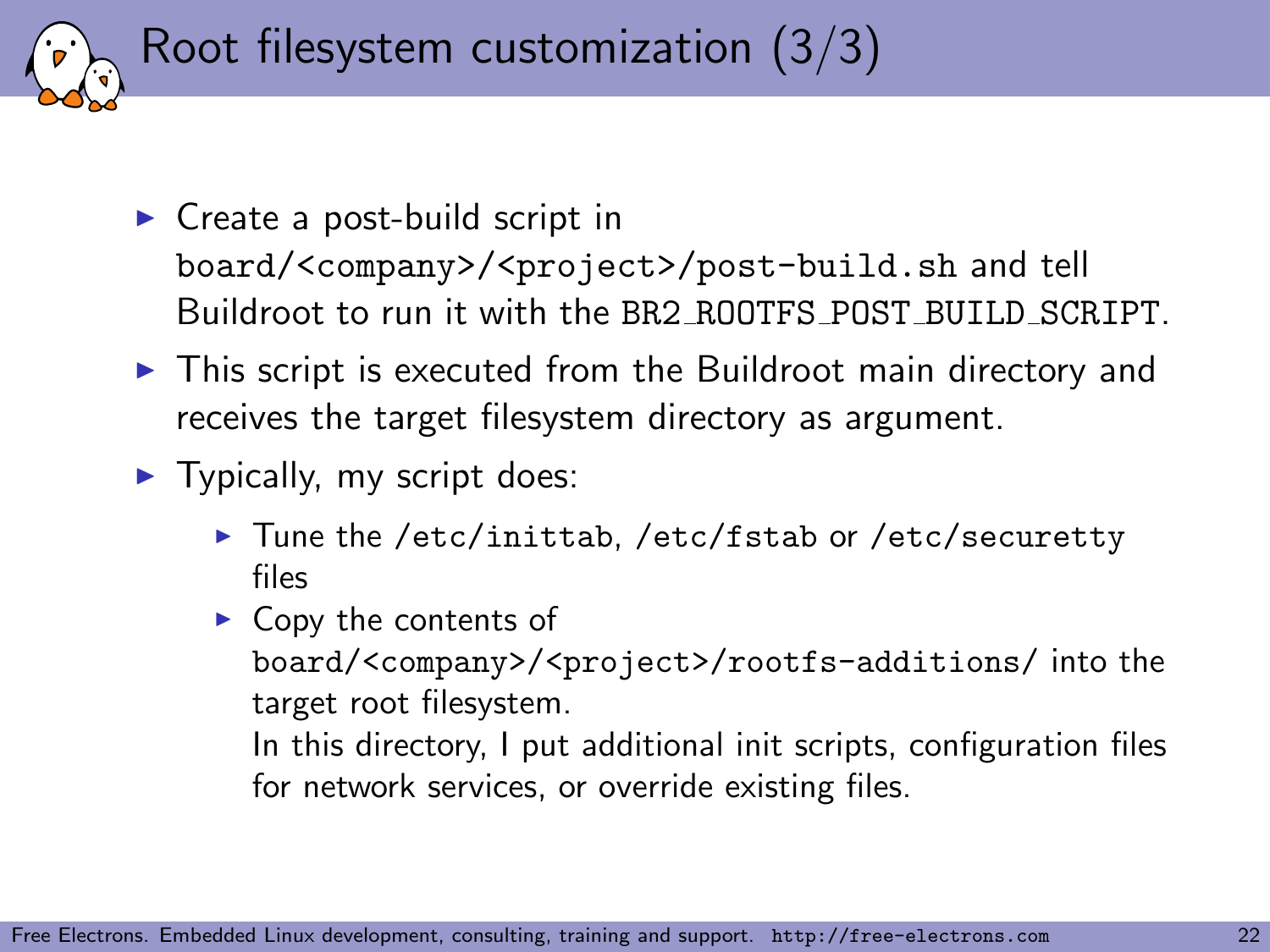Root filesystem customization: example script

#### TARGETDIR=\$1

```
# Set root password to 'root'. Password generated with
# mkpasswd, from the 'whois' package in Debian/Ubuntu.
sed -i 's%^root::%root:8kfIfYHmcyQEE:%' $TARGETDIR/etc/shadow
```

```
# Application/log file mount point
mkdir -p $TARGETDIR/applog
grep -q "^/dev/mtdblock7" $TARGET_DIR/etc/fstab || \
    echo "/dev/mtdblock7\t\t/applog\tjffs2\tdefaults\t\t0\t0" \
    >> $TARGETDIR/etc/fstab
```

```
# Copy the rootfs additions
cp -a $BOARDDIR/rootfs-additions/* $TARGETDIR/
```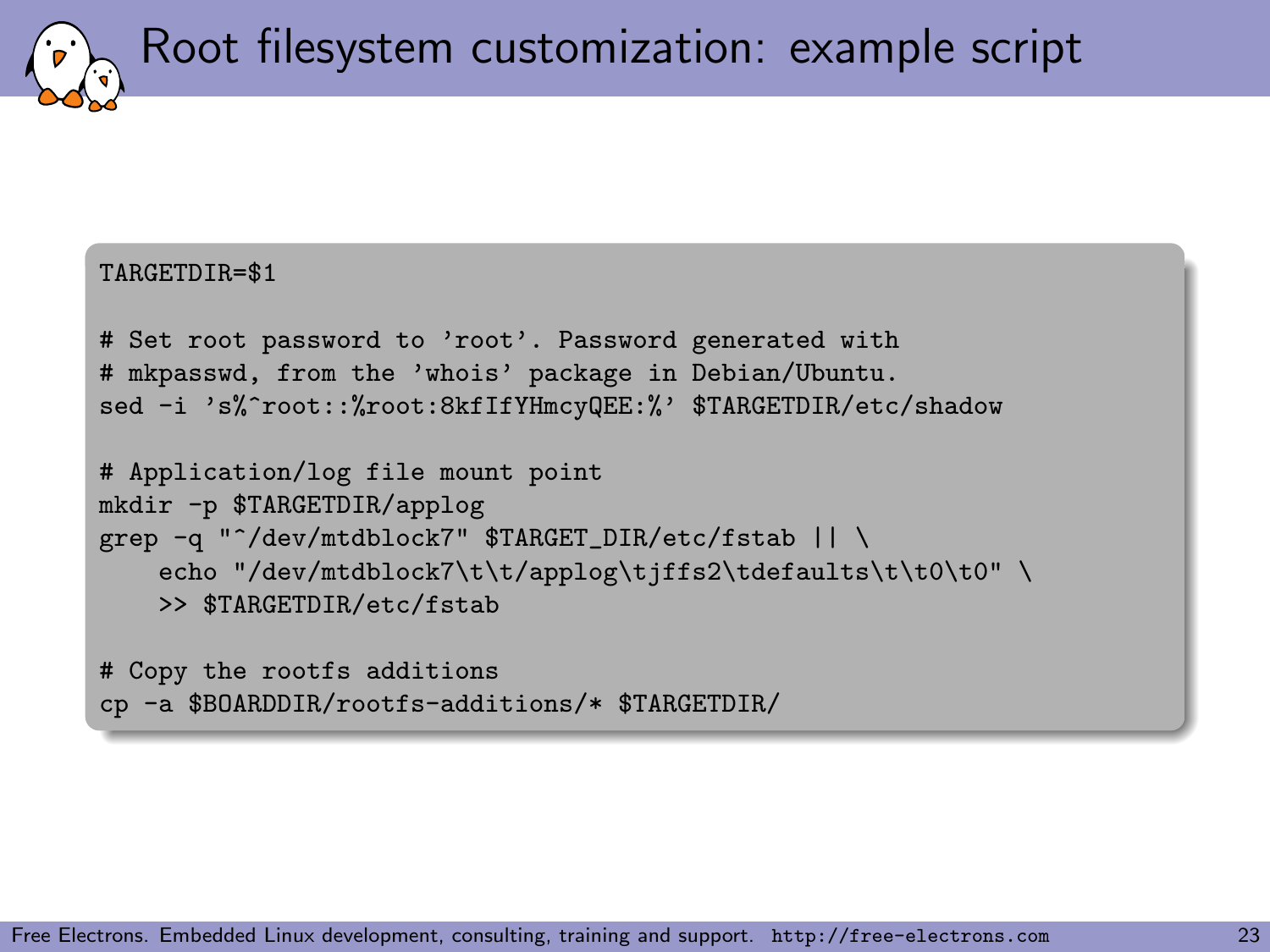## Project-specific packages (1/4)

- $\triangleright$  A project typically requires one or more specific packages, containing project-specific applications or libraries.
- In order to make the build process fully integrated, those can be integrated in Buildroot.
- $\blacktriangleright$  In order to isolate your packages from all other packages, create a sub-directory for all your packages:
	- ► Creating a package/<company>/ directory This allows to isolate your specific packages from all other packages.
	- ▶ Put a package/<company>/<company>.mk files into it, with just:

include package/<company>/\*/\*.mk

This tells Buildroot to parse the makefiles of your packages.

 $\triangleright$  Obviously, if you need to package an existing open-source component, package it under package/ and submit the patch to the Buildroot community.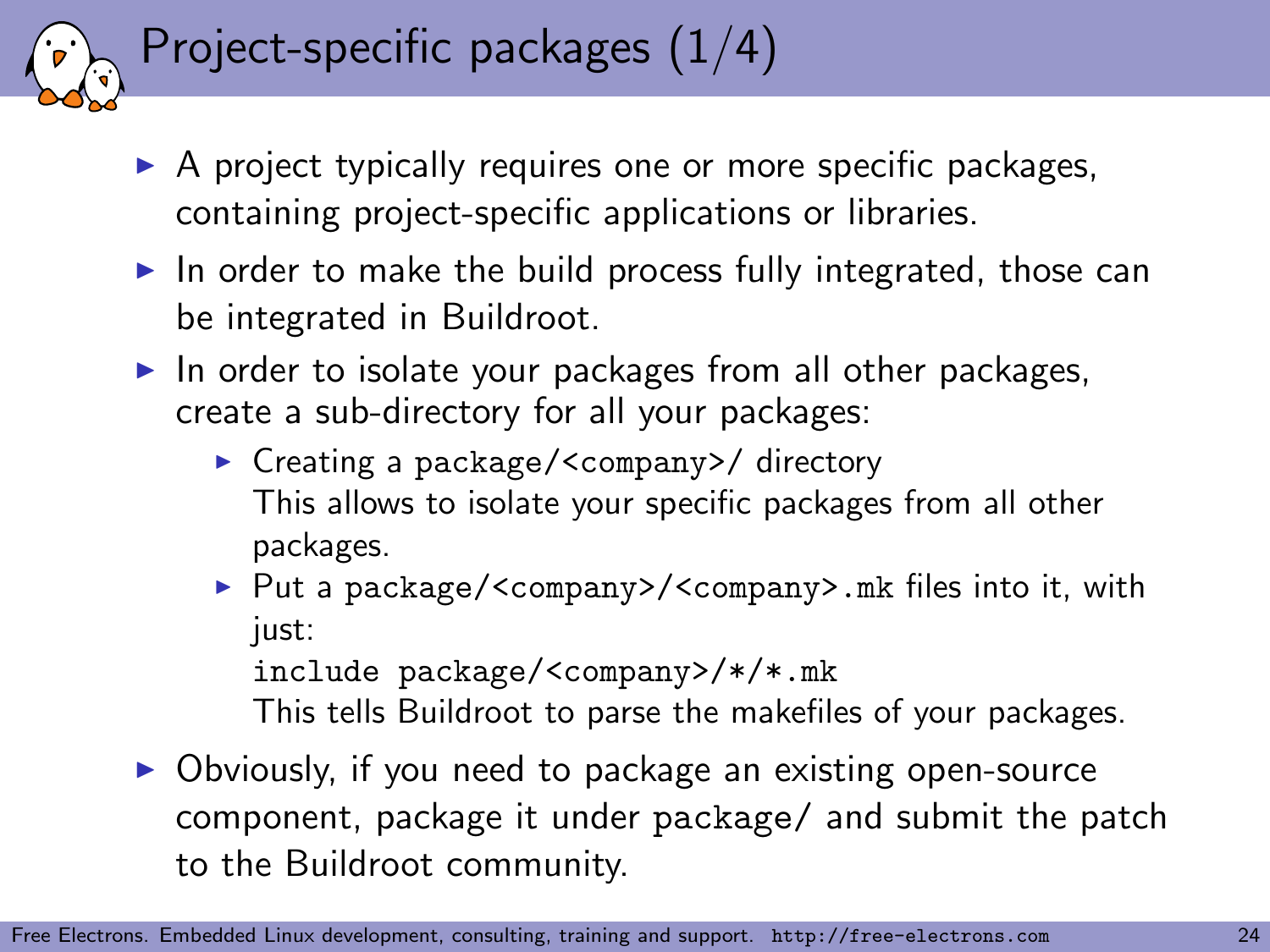Project-specific packages (2/4)

For each package:

- ► Create a package/<company>/<yourpkg>/ directory
- ▶ Create a package/<company>/<yourpkg>/<yourpkg>.mk makefile that contains the recipe to build your package
- ► Create a package/<company>/<yourpkg>/Config.in file that details the configuration options of your package. At least one is mandatory, in order to enable/disable your package.
- $\blacktriangleright$  From package/Config.in, source your package/<company>/<yourpkg>/Config.in, preferably in a company-specific menu to make merges with future Buildroot versions easier.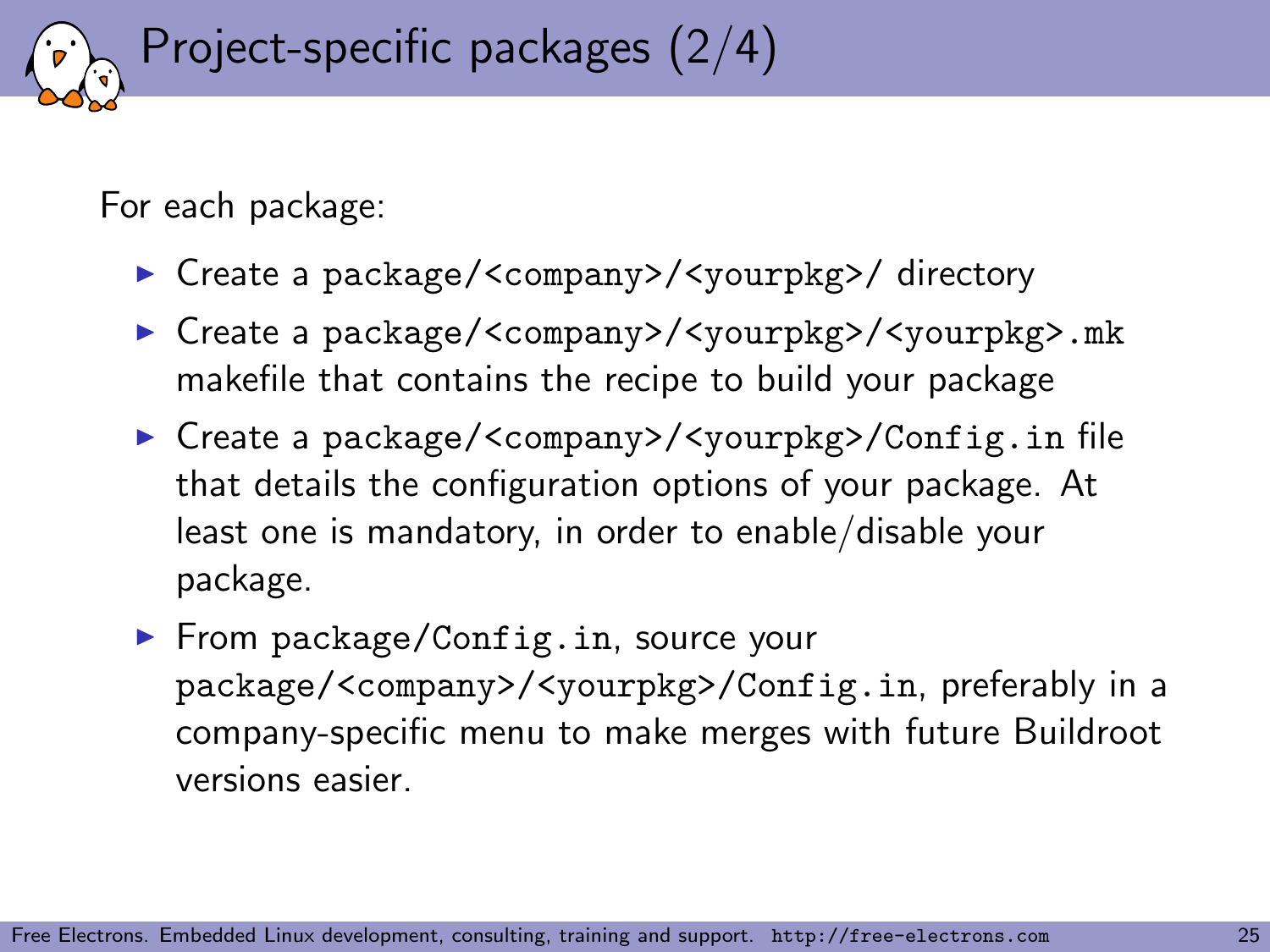## Project-specific packages (3/4)

To create the .mk file, three infrastructures are available:

▶ The **AUTOTARGETS** infrastructure, for autotools-based packages.

You describe the tarball URL and version, the dependencies and configuration options, and Buildroot does all the rest.

▶ The CMAKETARGETS infrastructure, for CMake-based packages.

Here as well, Buildroot does most of the work.

 $\triangleright$  The GENTARGETS infrastructure, for other packages not using a well-known build system.

Here, Buildroot has no knowledge of the build system, so you have to specify what needs to be done to configure, build and install the component.

See the Buildroot documentation for more details on using these package infrastructures.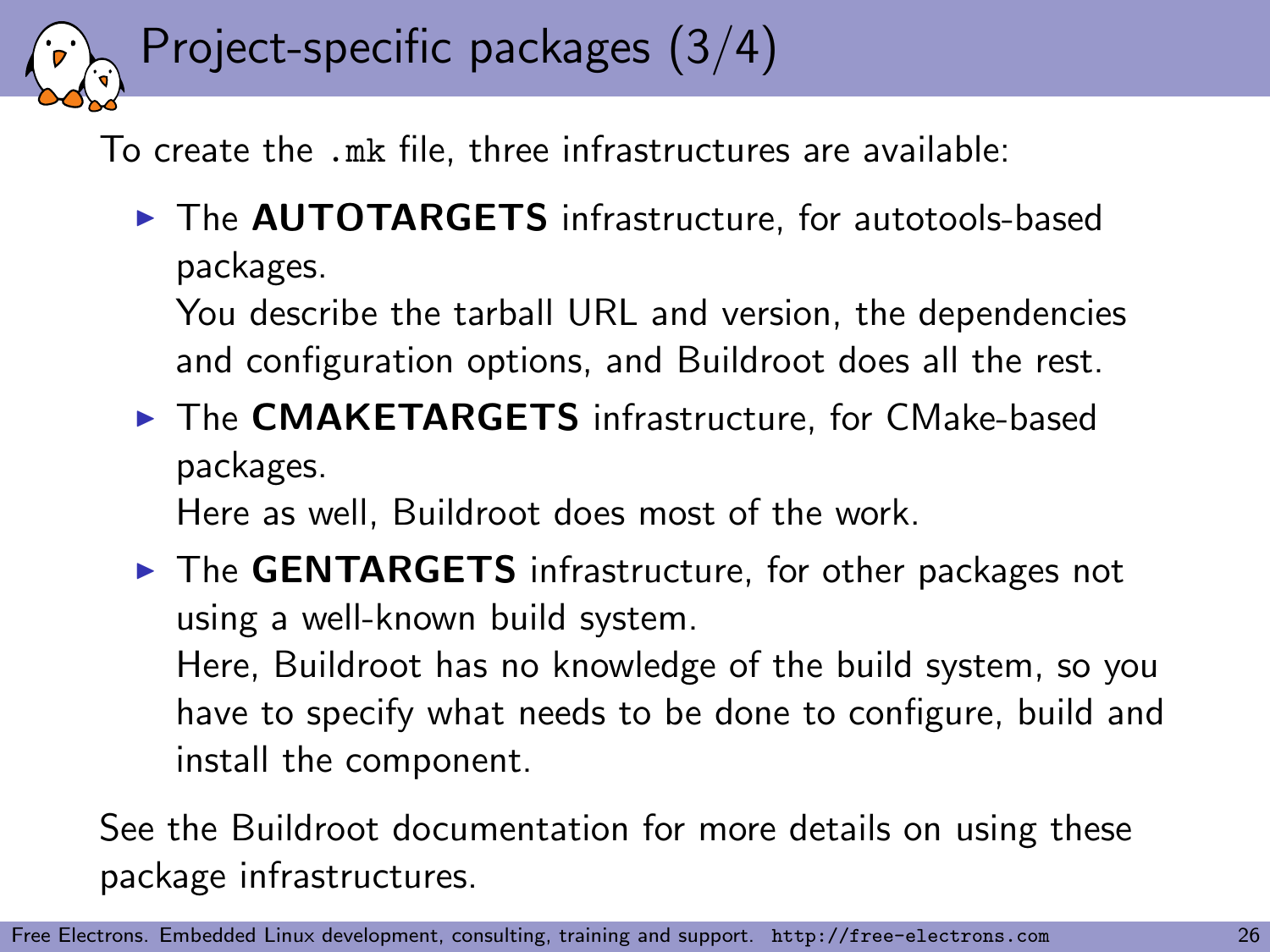

- $\triangleright$  Typically, the package source code is downloaded as a tarball from HTTP/FTP or from a Git/Mercurial/Subversion repository.
- $\triangleright$  For project-specific applications or libraries, it might be useful to store them locally.
	- $\triangleright$  For small utilities, it can be directly in the package directory, in a src/ subdirectory.
	- $\triangleright$  For larger programs or libraries having their own version control, it is possible to override the package extraction commands to copy their source code in the build directory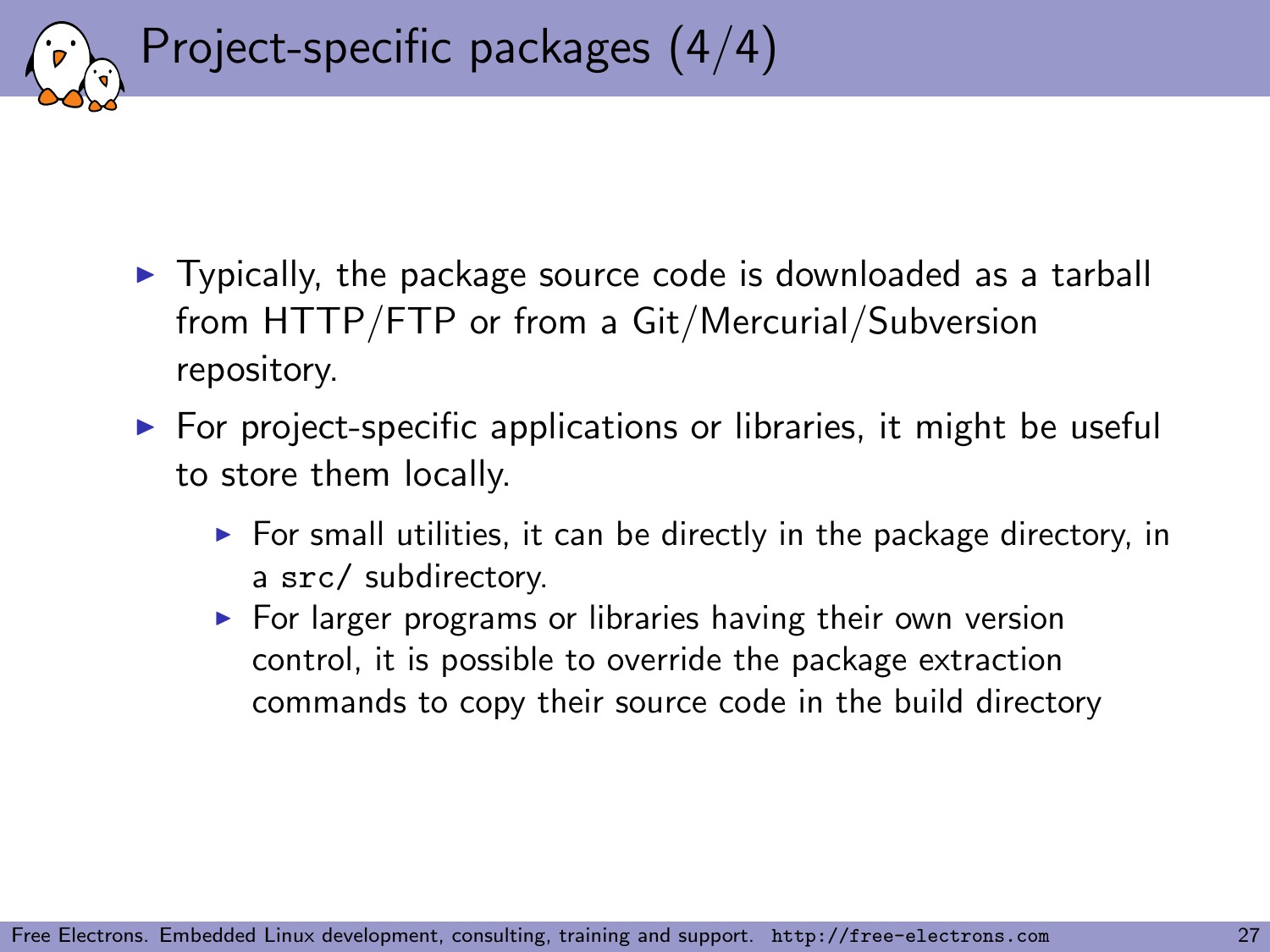Project-specific packages (5/5)

The application source code is stored in

../company-application/ relative to the Buildroot source code.

```
MY APPLICATION VERSION = 1.0
MY APPLICATION DEPENDENCIES = \setminusqextserialport host-pkg-config
define MY_APPLICATION_EXTRACT_CMDS
        cp -a $(TOPDIR)/../company-application/* $(@D)/
endef
define MY_APPLICATION_INSTALL_TARGET_CMDS
        cp $(@D)/myapp $(BINARIES_DIR)
endef
$(eval $(call CMAKETARGETS))
```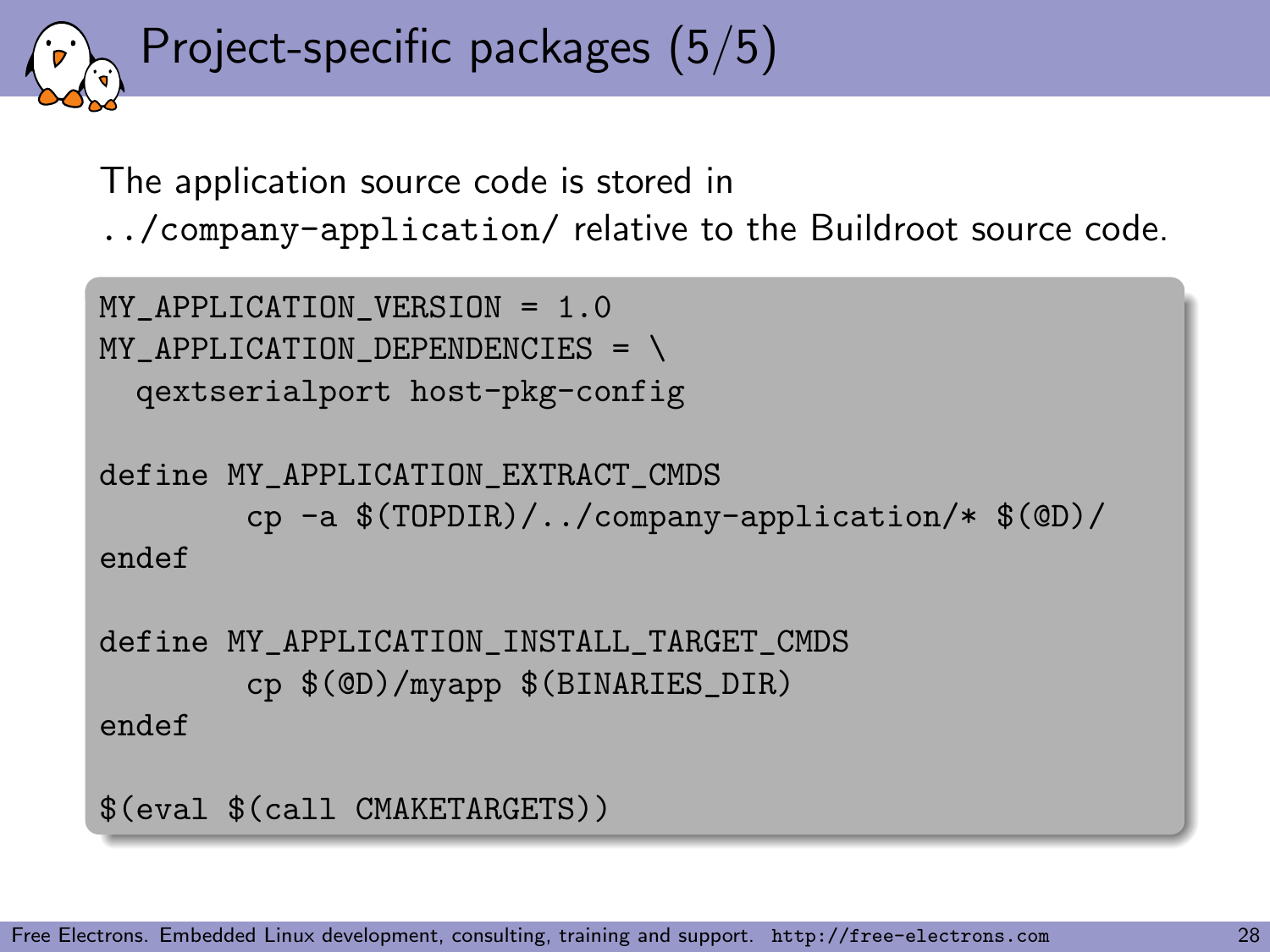

- $\triangleright$  Buildroot is really an *integration* utility. Once a package has been built, it is not rebuilt, even if its source code changes.
- $\triangleright$  When working on the development of a component, it is usually more convenient to build it outside of Buildroot, for a quicker compile/test/debug cycle.
- $\blacktriangleright$  The upcoming source directory override feature, covered later, makes it easier to use Buildroot during development.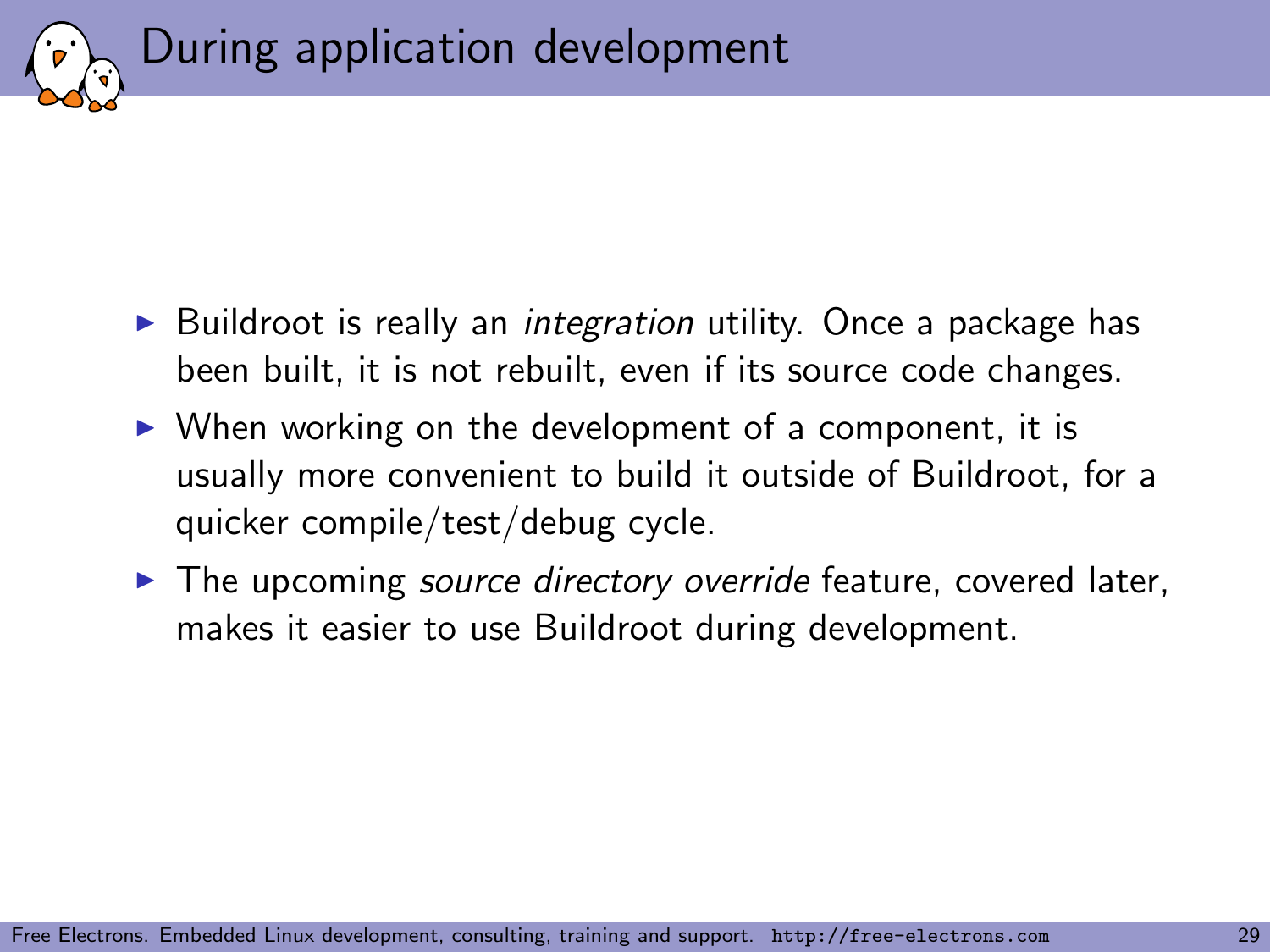Using Buildroot to build external components

- $\blacktriangleright$  The output/host directory is the Buildroot SDK.
- ▶ output/host/usr/bin/ARCH-linux-\* are the cross-compilation utilities. A wrapper is used so that the compiler is passed the appropriate --sysroot option. From the user perspective, the compiler therefore automagically finds the libraries and headers.
- $\triangleright$  output/host/usr/bin also contains other useful utilities for the build process
	- $\triangleright$  pkg-config, which is configured to look for libraries in the right location by default.
	- $\triangleright$  qmake, if Qt is used, also configured with the correct paths
- $\triangleright$  output/toolchainfile.cmake is a CMake description of the toolchain. Can be passed to cmake using -DCMAKE TOOLCHAIN FILE=....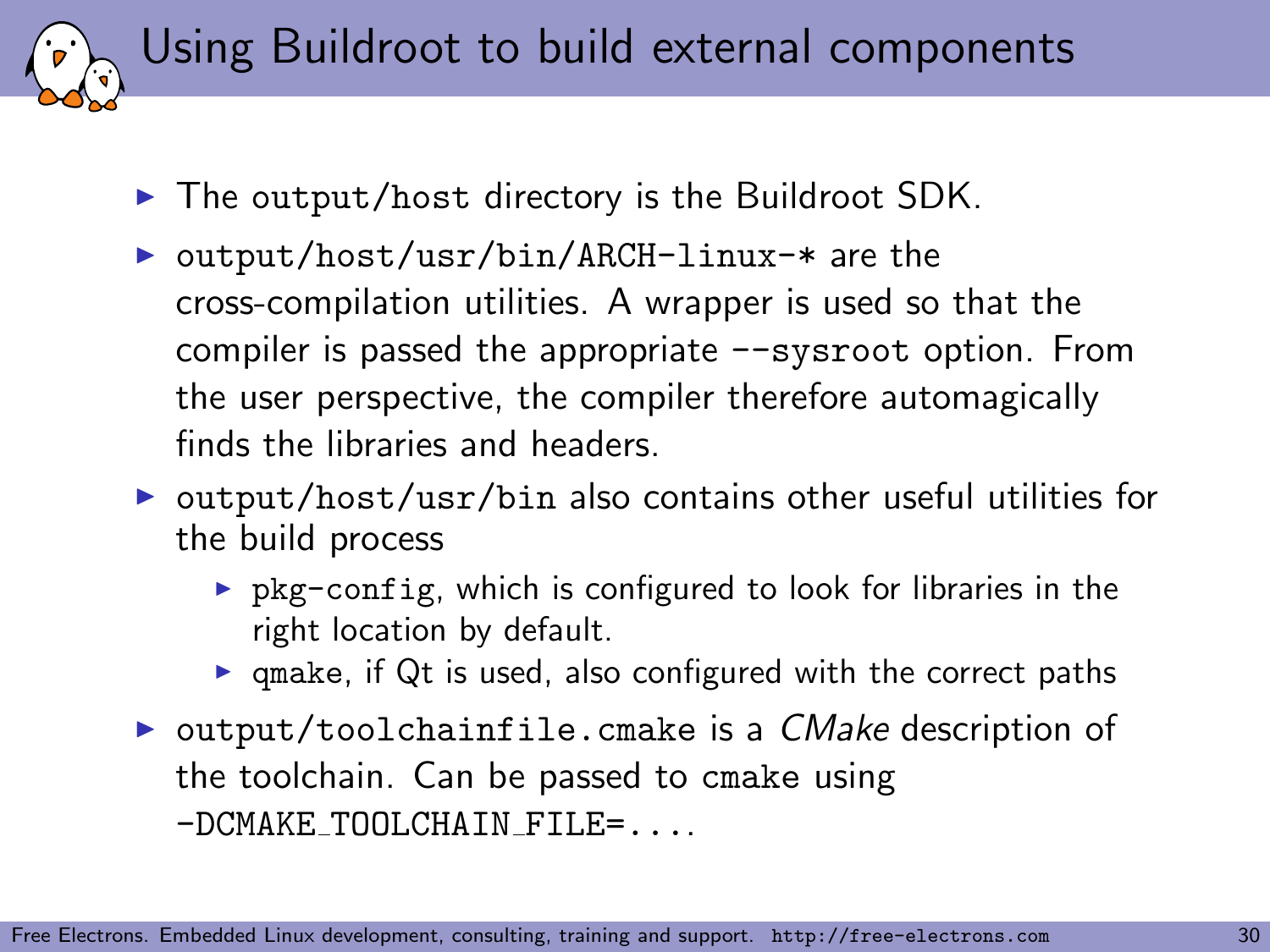Using NFS during application development

- $\triangleright$  Mouting the root filesystem over NFS is very practical during development
- $\triangleright$  The output/target directory created by Buildroot cannot directly be used for NFS mount, because it does not contain any device file and the permissions may not be correct. This is because Buildroot runs as non-root.
- $\blacktriangleright$  The recommended way is:
	- $\triangleright$  Ask Buildroot to generate a tarball image of the root filesystem
	- $\triangleright$  Uncompress this tarball image, as root, in some directory exported by NFS.
	- $\triangleright$  make && tar -xf -C /nfsroot/ output/images/rootfs.tar
- $\triangleright$  /nfsroot should be exported with the NFS options rw and no root squash in /etc/exports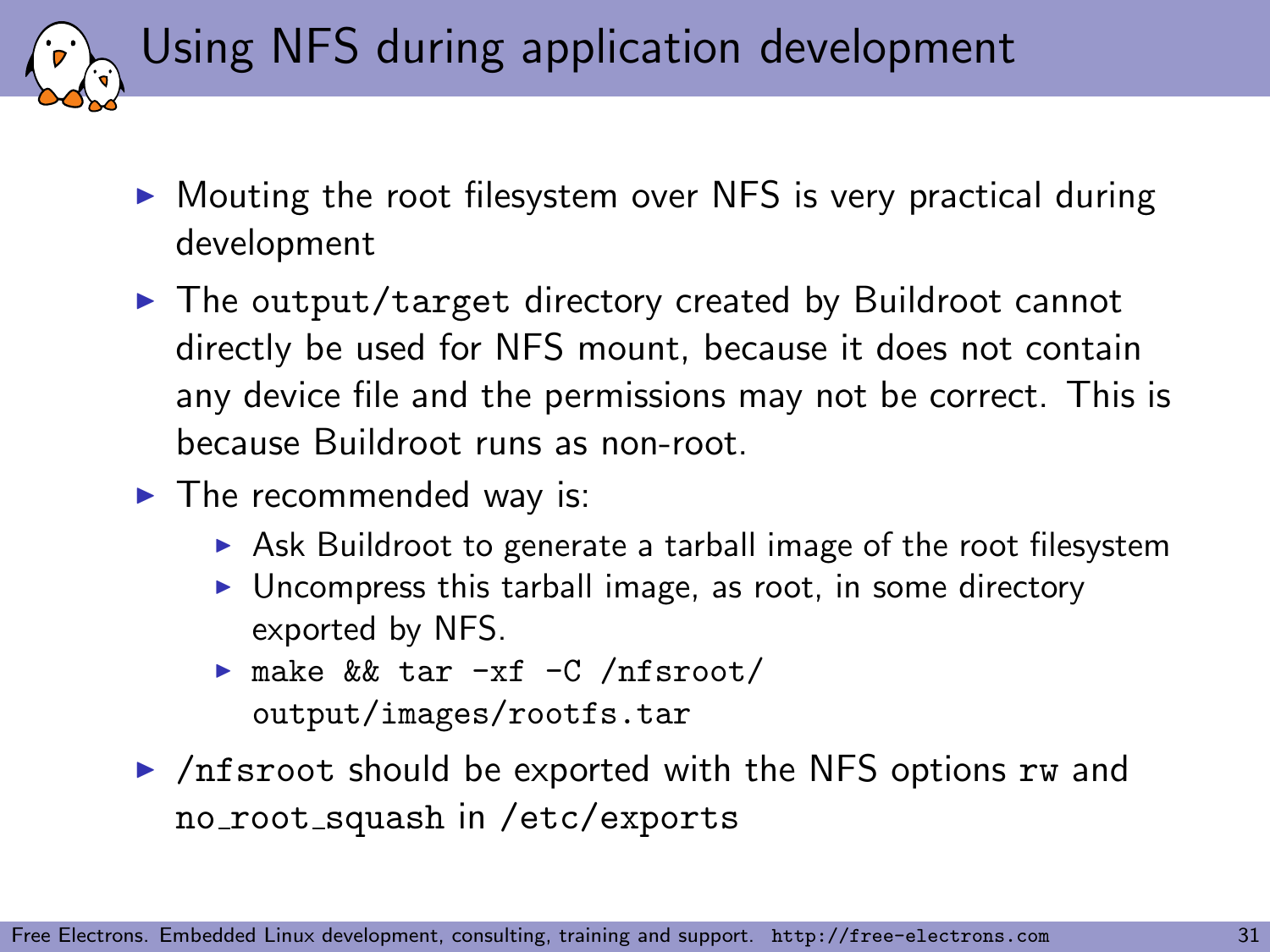Using Buildroot to build external components

### A simple application

BRPATH/output/host/usr/bin/arm-unknown-linux-gcc -o prog prog.c \$(BRPATH/output/host/usr/bin/pkg-config --libs --cflags glib-2.0)

#### Autotools component

export PATH=\$PATH:BRPATH/output/host/usr/bin/ ./configure --host=arm-unknown-linux

### CMake component

cmake -DCMAKE\_TOOLCHAIN\_FILE=BRPATH/output/toolchainfile.cmake make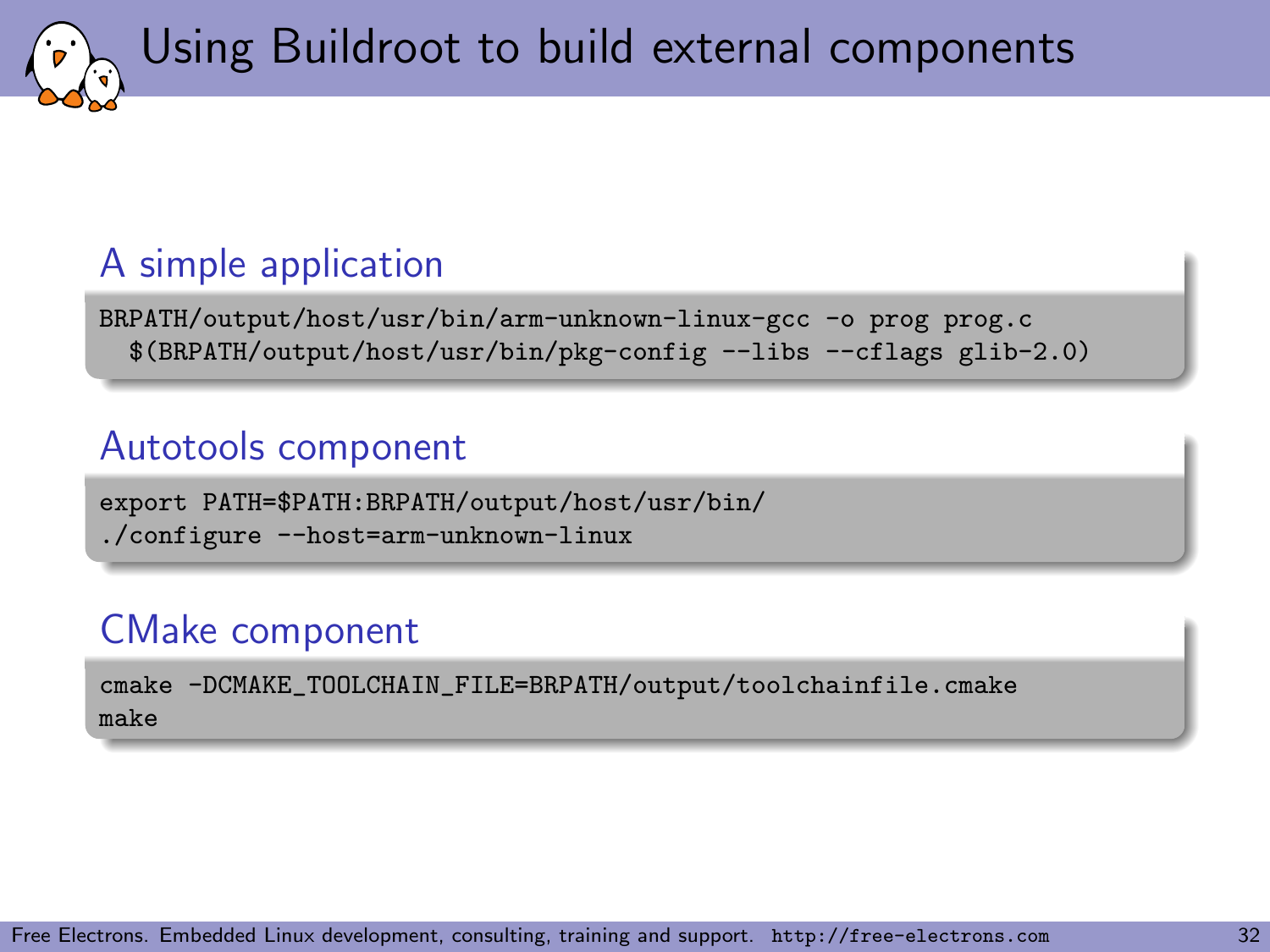Forcing Buildroot to rebuild a package

- $\triangleright$  Buildroot keeps stamp files in the package build directory output/build/pkg-version/. They are named .stamp extracted, .stamp configured, .stamp built, .stamp target installed, etc.
- Removing a stamp file and re-executing make will force Buildroot to do the corresponding step again.
- $\triangleright$  Removing the complete package build directory will force Buildroot to rebuild the package from scratch.
- $\triangleright$  This will be improved in the upcoming Buildroot version.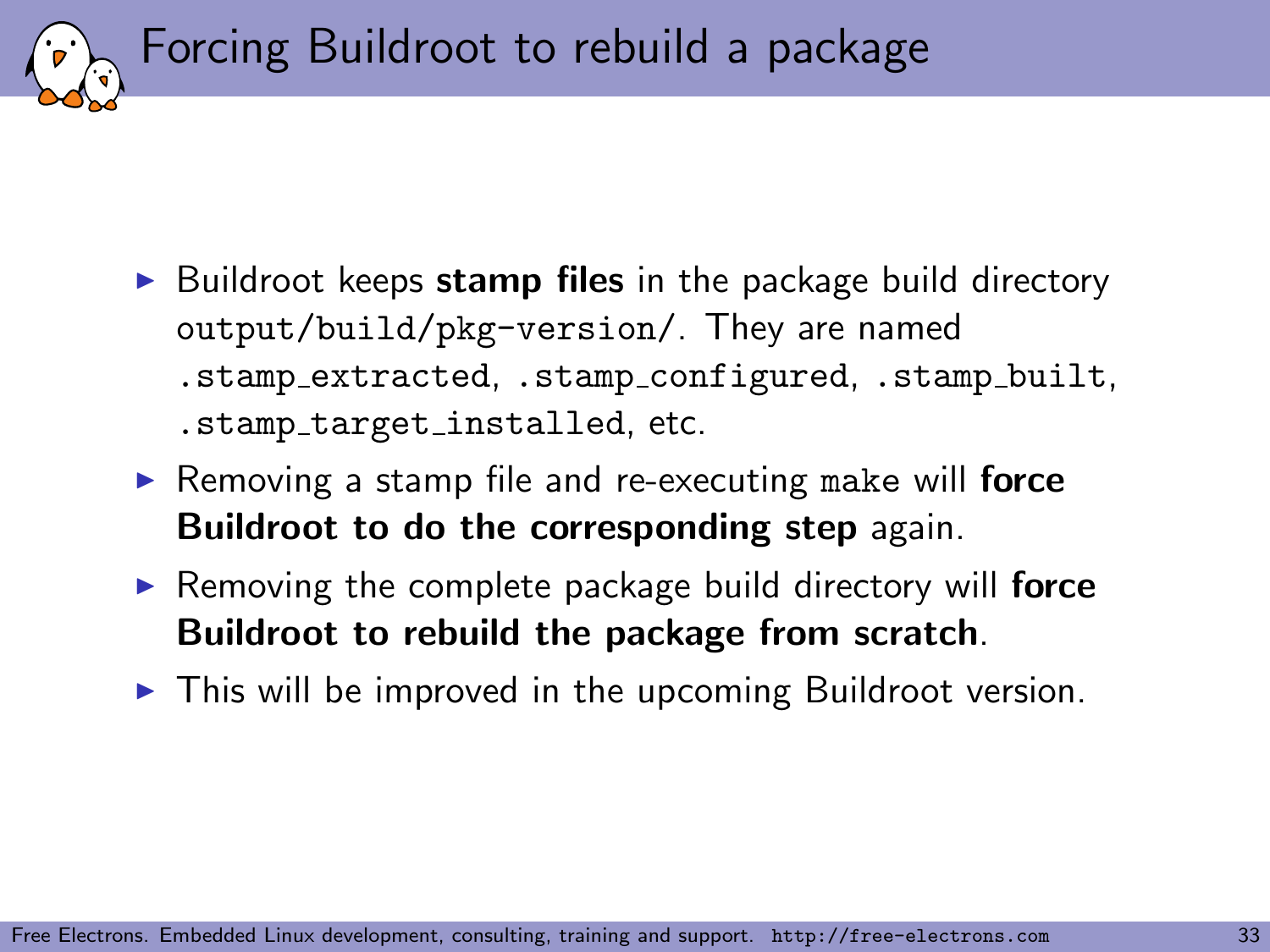Storing the project configuration

- ▶ Once you have defined a Buildroot configuration for your project, you want to save it somewhere and allow others to use it.
- $\blacktriangleright$  Just do:
	- $\blacktriangleright$  make savedefconfig Creates a defconfig file in the top Buildroot source directory.
	- $\blacktriangleright$  mv defconfig configs/company\_project\_defconfig
- $\triangleright$  Others can then load this configuration very easily:
	- $\blacktriangleright$  make company\_project\_defconfig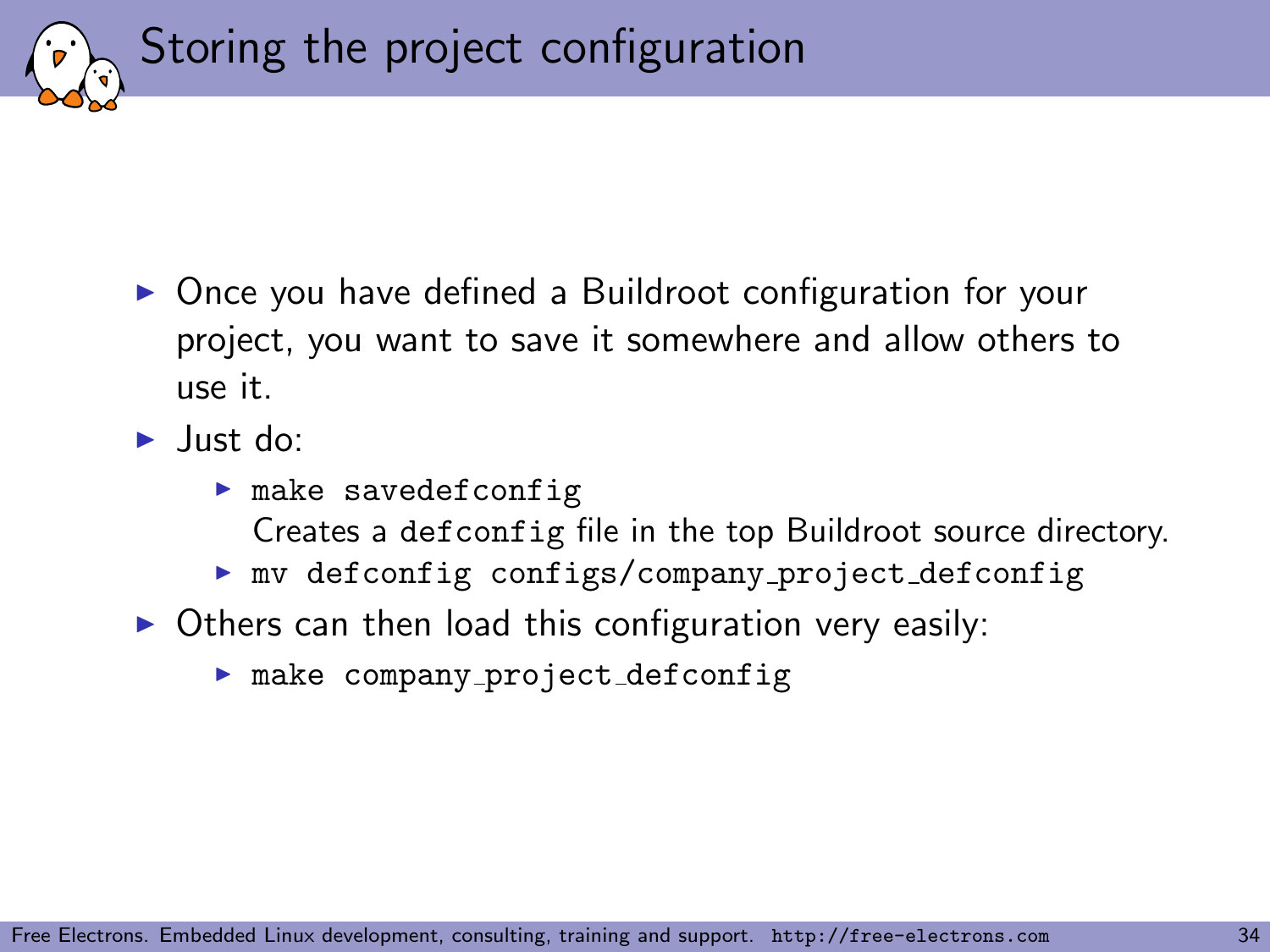Summarizing the project-specific bits

#### In the end, your project-specific bits are in:

- ▶ board/<company>/<project>/ for the kernel and bootloader patches and configuration, post-build script and root filesystem overlay
- **DED configs/company\_project\_defconfig for the Buildroot** configuration.
- $\triangleright$  package/company/ for your specific packages
- $\triangleright$  Your modifications are cleanly isolated from the Buildroot core, making it easy to upgrade Buildroot when needed.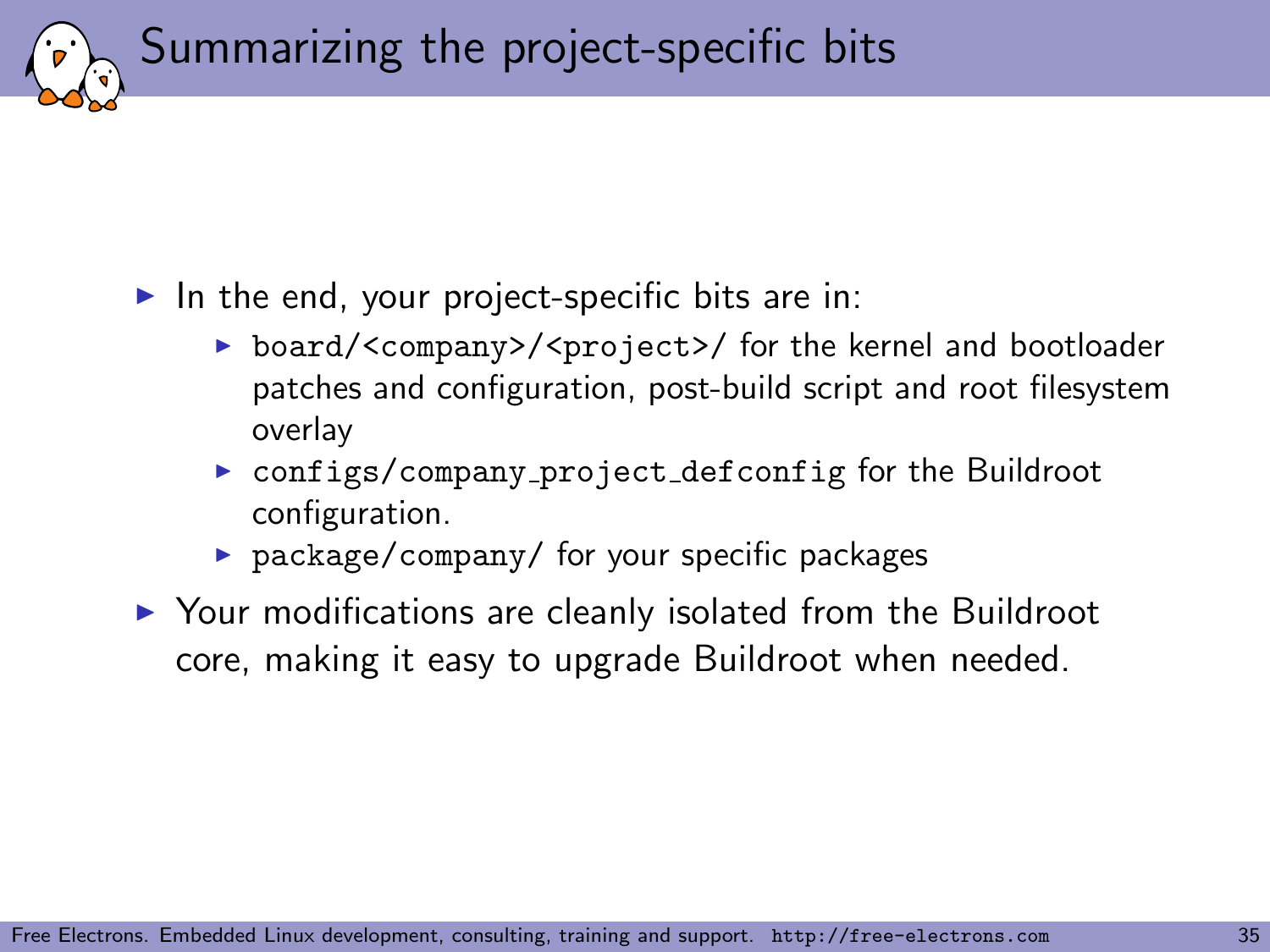

- $\triangleright$  When working on a project, you'll want to make sure that your build can be done offline in order to not depend on resources that may disappear from the Net.
- $\blacktriangleright$  Here are some useful Buildroot features to do so:
	- $\triangleright$  make source will download into the Buildroot download cache all the files required to do the build
	- $\triangleright$  make external-deps will list the name of all the files (essentially tarballs) that are required to do the build. Identifies the useful tarballs in the Buildroot download cache.
	- ▶ With the BR2\_PRIMARY\_SITE configuration option, Buildroot will download files from a specified HTTP/FTP server before trying to reach the official site for each package. Useful to create an internal server.
	- $\triangleright$  The location of the local download cache can be configured with BR2 DL DIR or with the BUILDROOT DL DIR environment variable.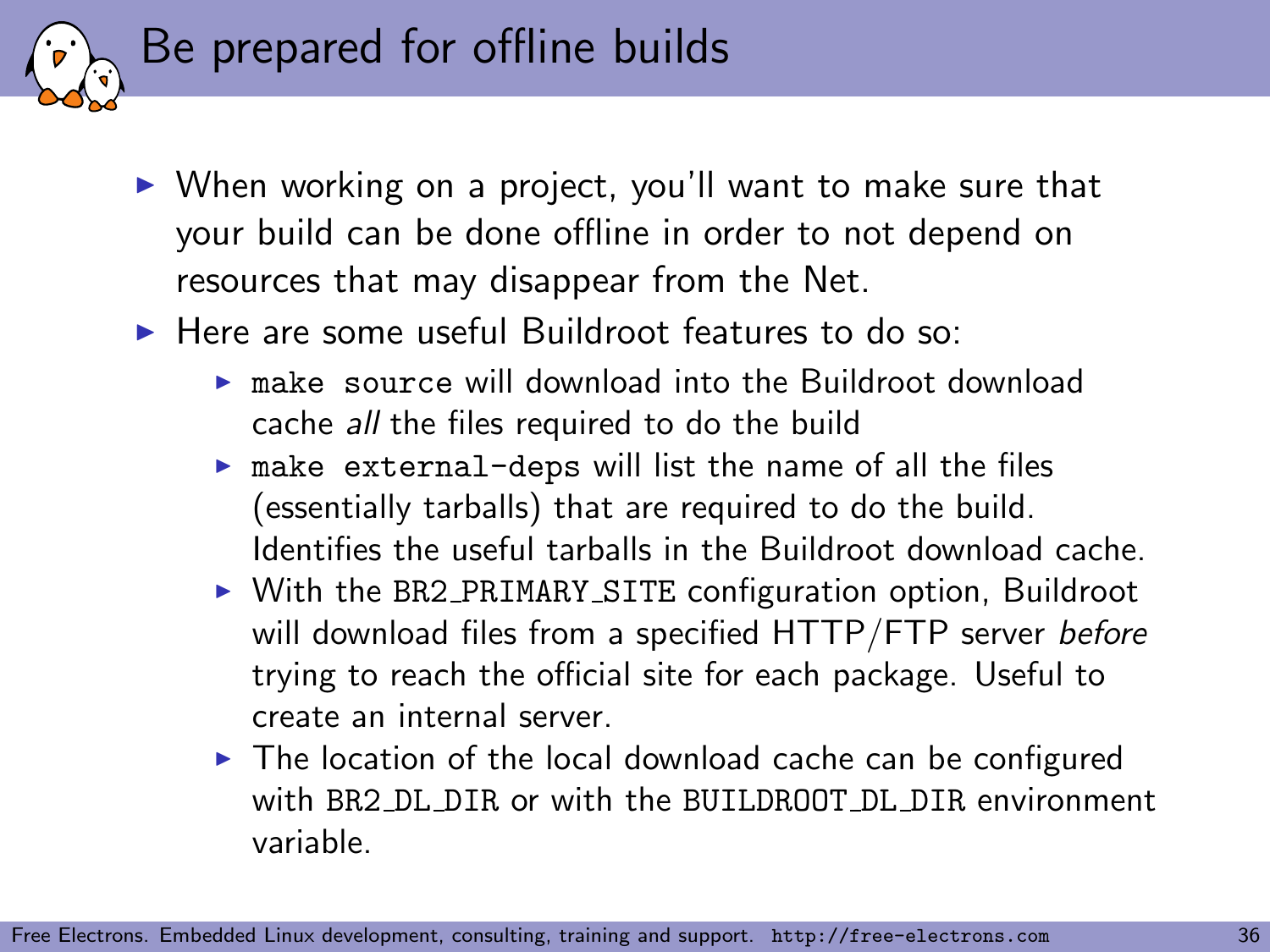

- $\blacktriangleright$  The upcoming 2011.11 release will natively support packages whose source code is in a local directory.
- $\blacktriangleright$  Simply need to use: MYPKG SITE = /some/local/directory MYPKG SITE METHOD = local
- $\triangleright$  Buildroot will *rsync* the source code from the specified location into its build directory in output/build/pkg-version.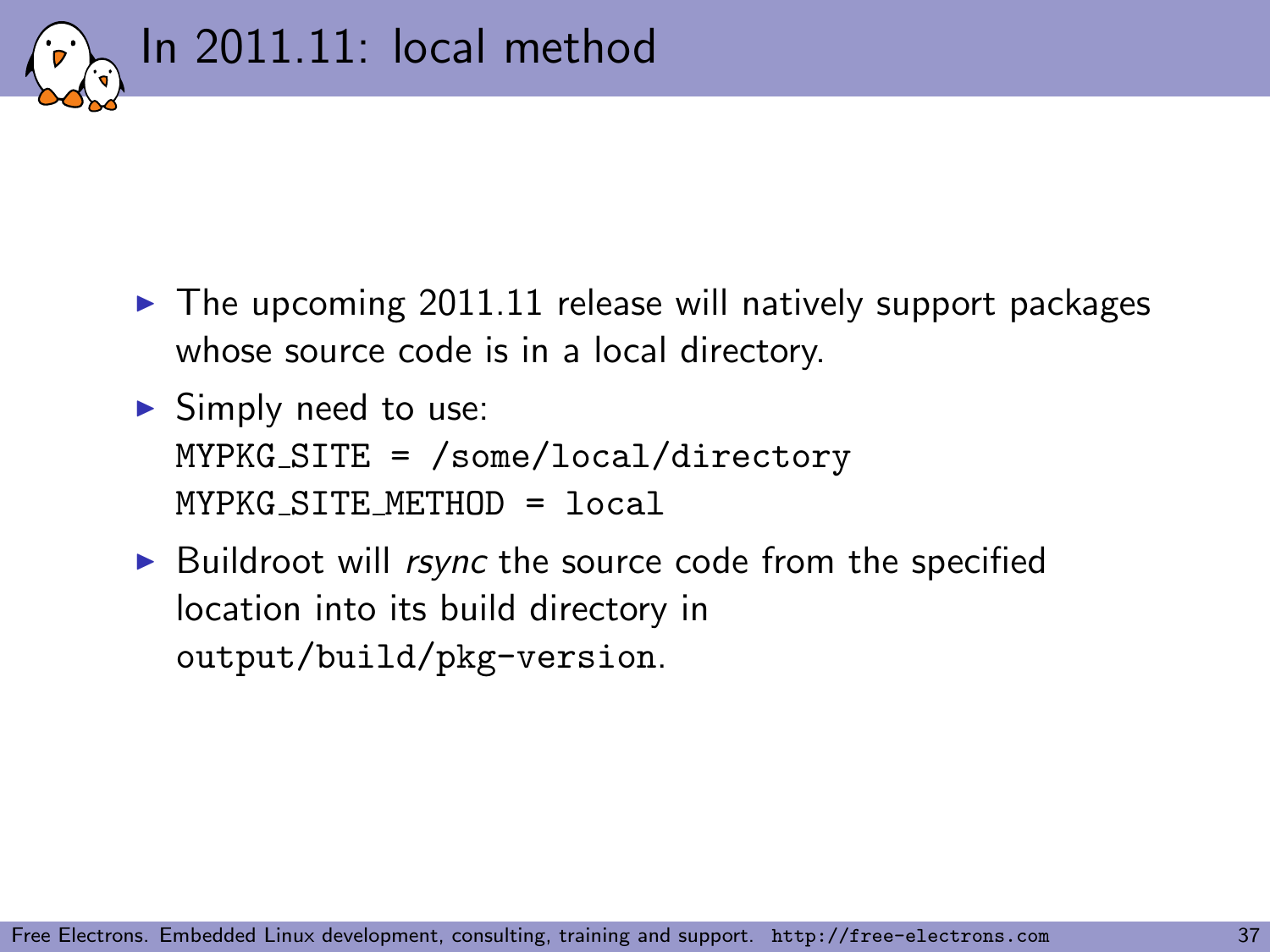In 2011.11: source directory override

- $\triangleright$  A package typically specifies a HTTP or FTP location for its tarball
- $\triangleright$  You might want to use a local source code for this package, instead of the official tarball
- $\blacktriangleright$  The upcoming 2011.11 allows to specify an override file
	- $\triangleright$  This file is simply a *makefile* with variable assignments
	- $\triangleright$  Those variable assignments allows you to tell Buildroot: "for package foo, use the source code in this directory rather than the normal tarball location"
	- ▶ ZLIB\_OVERRIDE\_SRCDIR = /home/foo/my-zlib/
	- ▶ LINUX\_OVERRIDE\_SRCDIR = /home/foo/linux-2.6/
- $\blacktriangleright$  The source code is rsync'ed from the given source directory into the Buildroot build directory.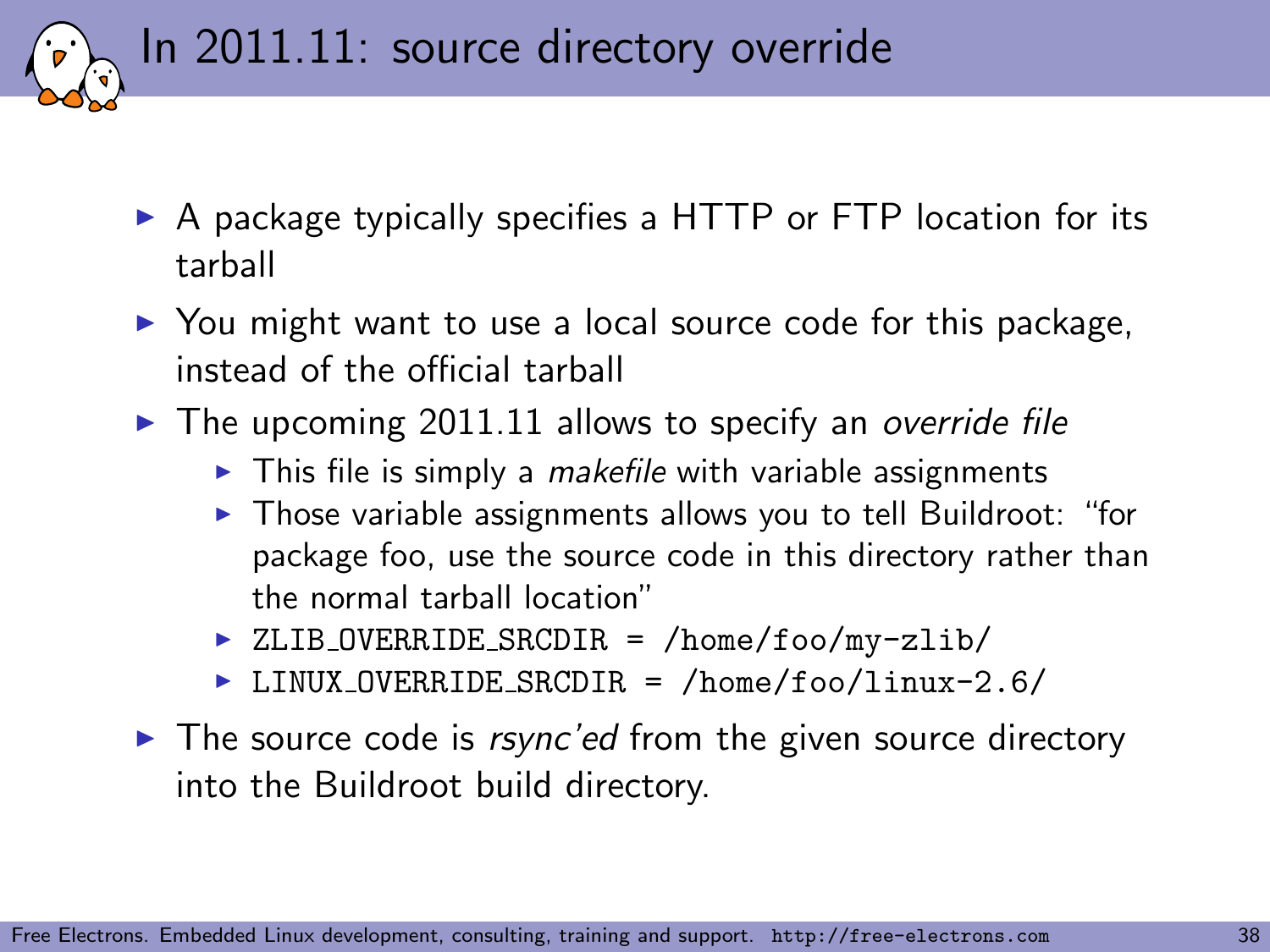

- ▶ Addition of make <pkg>-reconfigure and make <pkg>-rebuild
	- Instead of manually manipulating the stamp files, those commands restart the package build process at the configuration stage or at the compilation stage.
	- $\triangleright$  Makes using *Buildroot* during kernel or application development a lot easier.
- $\triangleright$  Support for fetching from Mercurial repository
- $\triangleright$  Support for fetching using  $scp$ , both for packages and for the primary download site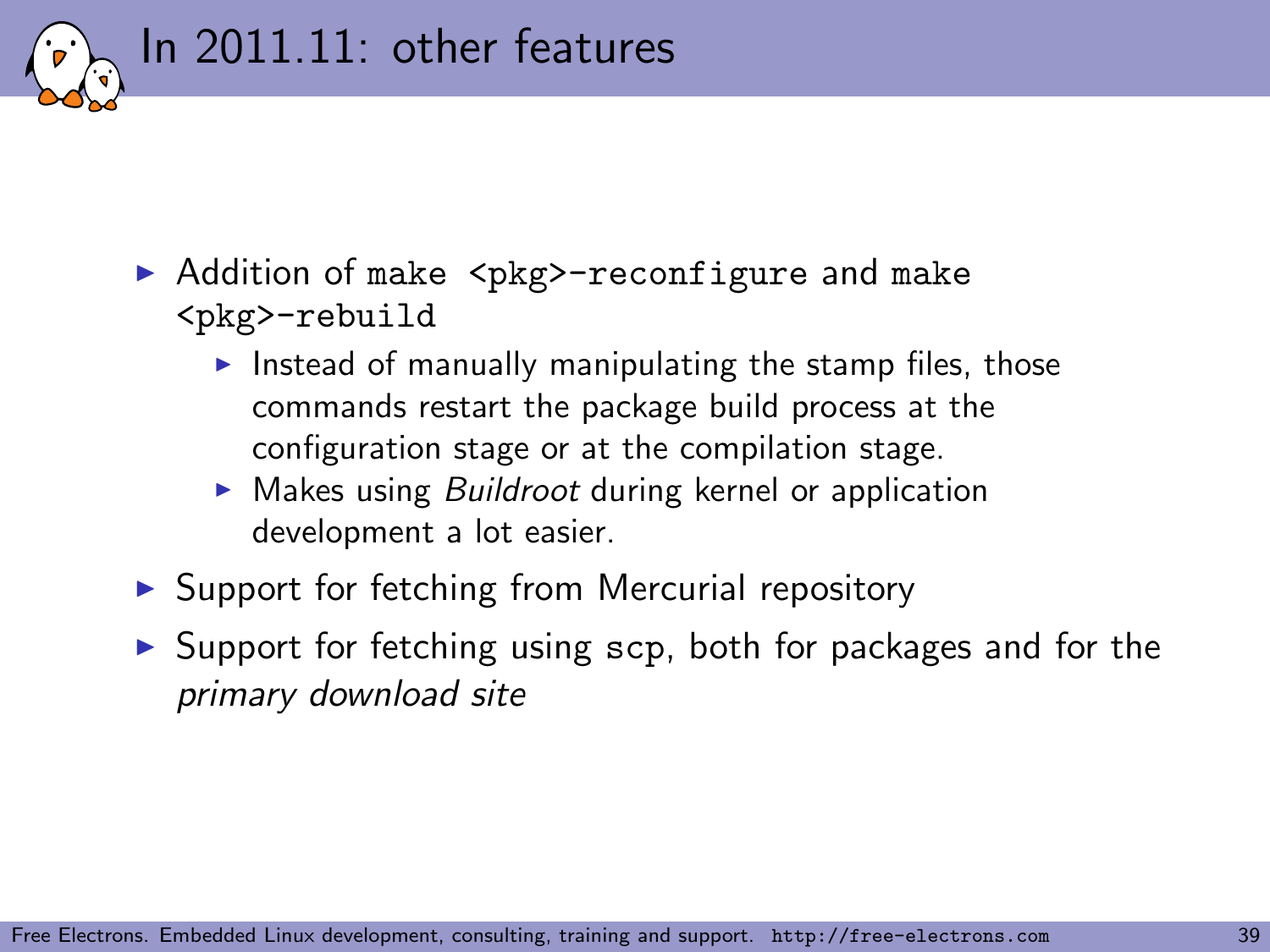

- $\triangleright$  Buildroot has multiple features making it easy to customize the generated system
	- $\triangleright$  Addition of kernel and bootloader patches and configuration
	- $\triangleright$  Addition of project specific configuration files and scripts
	- $\blacktriangleright$  Addition of project specific packages
- $\blacktriangleright$  These features makes Buildroot suitable to generate embedded Linux systems for a wide range of projects, with a preference on moderately large systems.
- $\triangleright$  From our experience, Buildroot also remains simple enough to be used and understood by non-Linux experts.